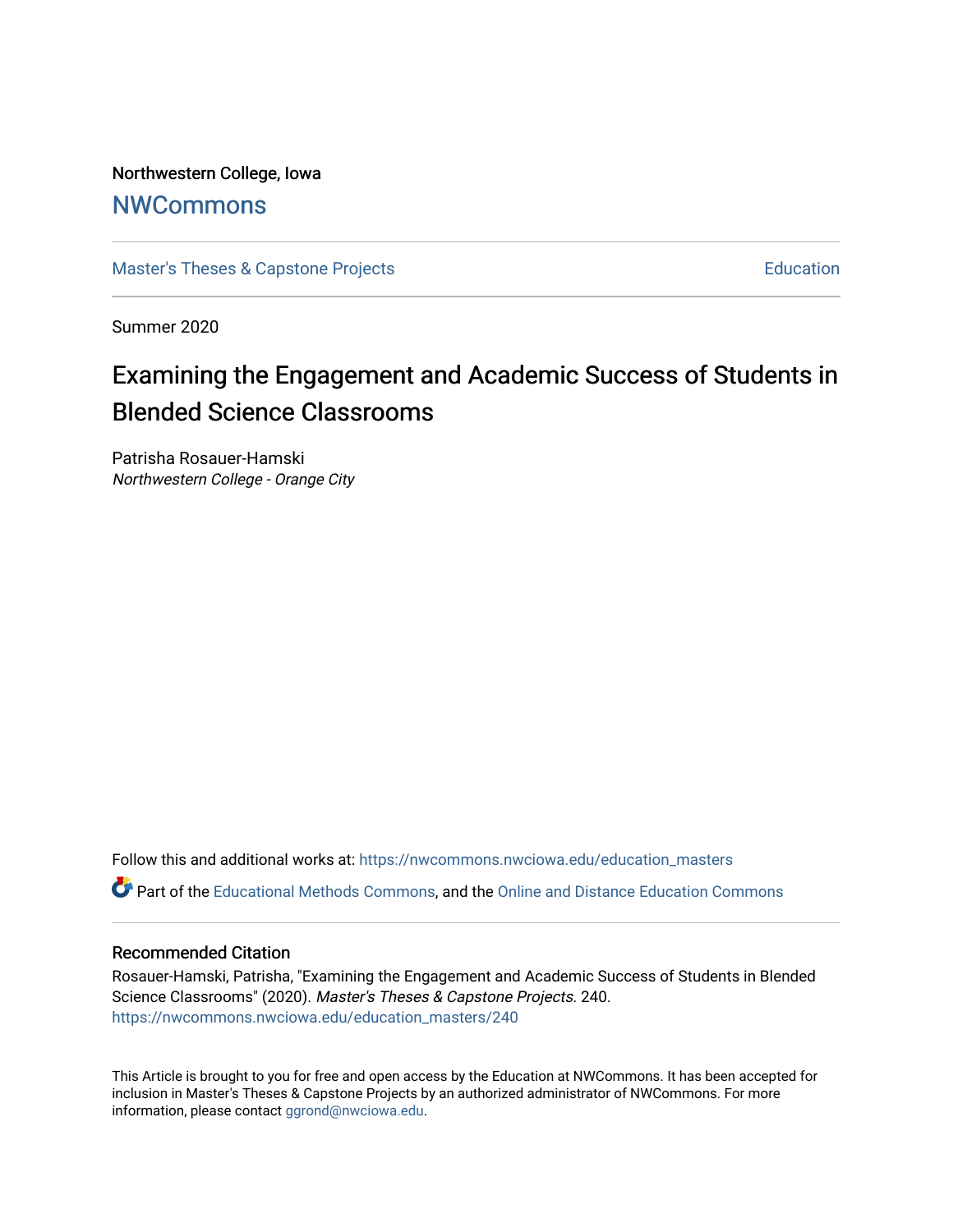# **Examining the Engagement and Academic Success of Students in Blended Science**

# **Classrooms**

Patrisha Rosauer-Hamski

Northwestern College

A Literature Review Presented in Partial Fulfillment of the Requirements for the Degree of Master of Education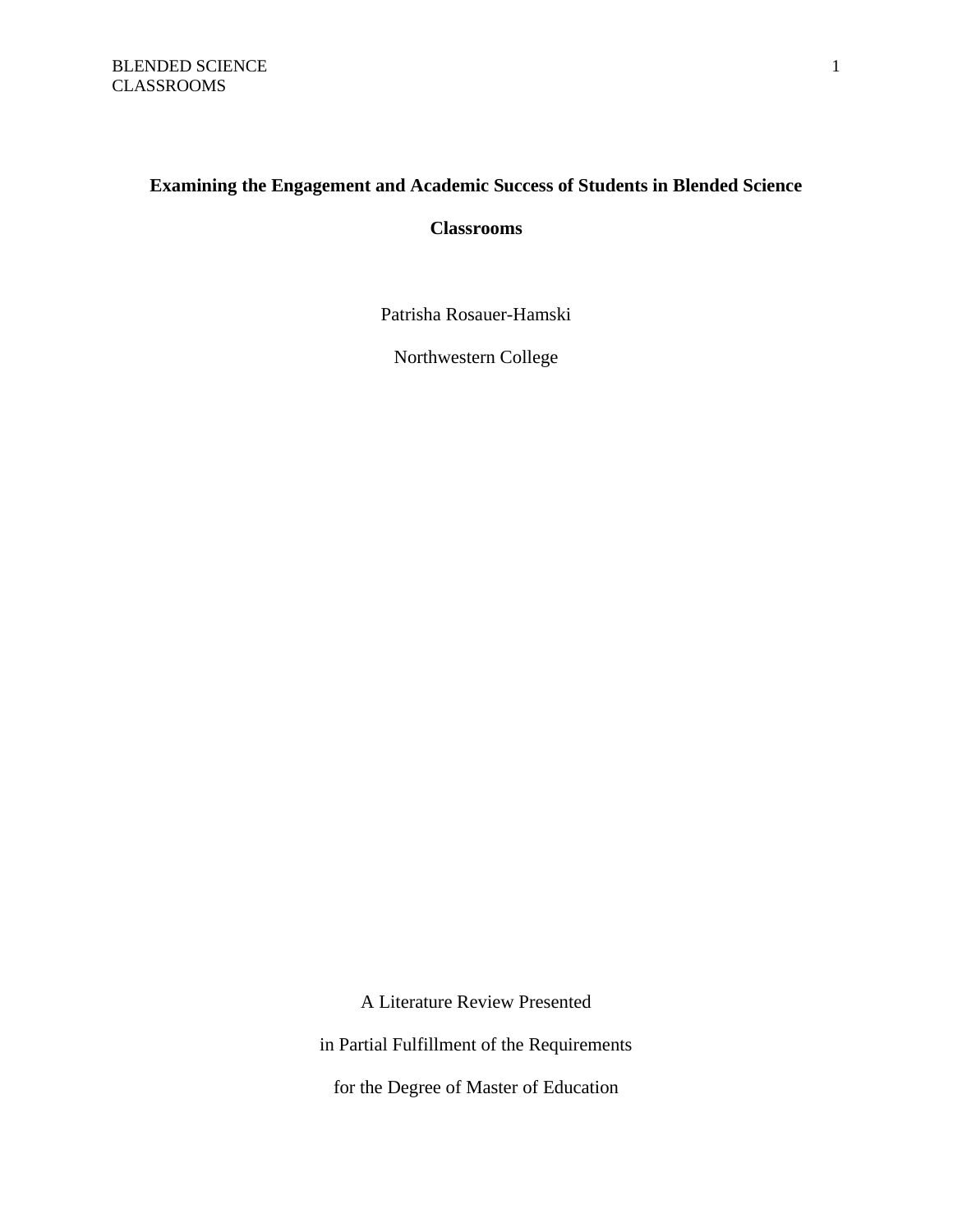#### **Abstract**

Many educators believe traditional learning environments need to be enhanced to be more engaging to students. New educational methods need to be dynamic and responsive to connect with today's learners. One of the most popular new methods is blended learning, which combines dynamic online content with engaging face-to-face learning activities. This review of literature aims to explore the impacts this learning model has made in science classrooms. By changing the way that information is delivered to students, teachers are able to create more inclass learning opportunities for students. Students are able to practice more in the presence of their teacher, and classes can incorporate more hands-on learning. Although the initial set up of a blended classroom may take more time, there are positive outcomes for students.

# **Introduction**

 Many educators believe traditional learning environments need to be enhanced to be more engaging to students (Chitiyo, Stratton, Mathende, & Davis, 2019). New educational methods need to be dynamic and responsive to connect with today's learners (Vavasseur, et al., 2020). As technology has progressed rapidly in the 21<sup>st</sup>-Century, a significant opportunity for change is possible in the field of education (Akgündüz, & Akınoğlu, 2017). Over-reliance on traditional lecture-based instruction is dissonant with the needs and expectations of  $21<sup>st</sup>$ -Century learners (Akgündüz, & Akınoğlu, 2017).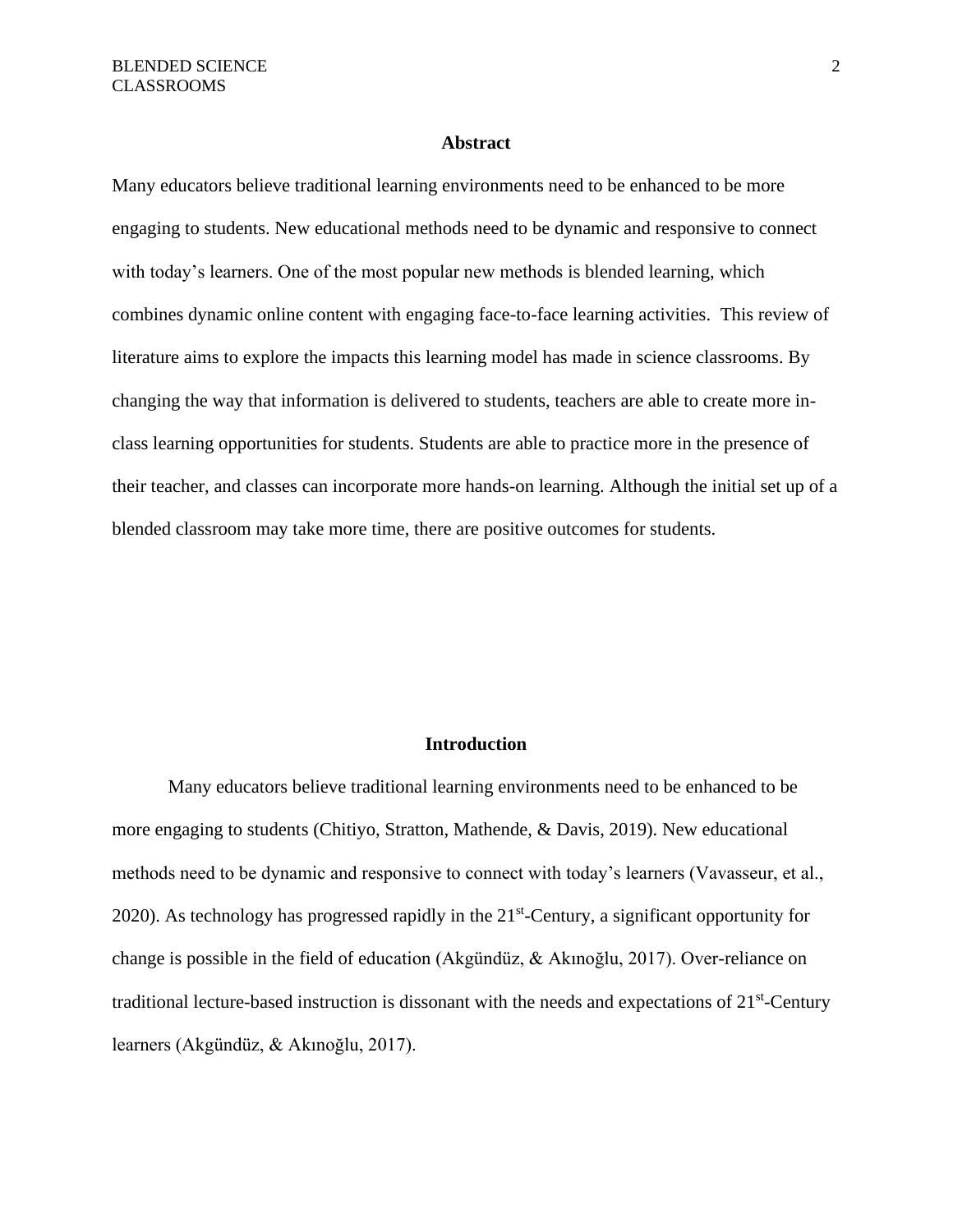One of the most popular options is found in blended learning (Sunardi, Joyoatmojo, Sajidan, & Soeharto, 2016). The term blended learning was coined and popularized in the last decade (Hui, 2016). Blended learning is defined as a blend of formal in-person instruction and online learning with some student control over time, place, path, and/or pace (Angelone, 2019; Jones, 2017; Kassner, 2013; Patrick & Sturgis, 2015). It is an approach that can take many forms; however, there is always an element of online combined with offline activities (Alijani, Kwun, & Yu, 2014; Bazelais & Doleck, 2018; Donovan & Lee, 2015; Kassner, 2013; Rozeboom, 2017).

 Since the early 2000s, educators have begun to increasingly explore digital media and technology in teaching (Shu-Chen, Lo, Lee, & Enriquez, 2018). In 2015, 87% of teens reported having computer access at home and 73% had access to a smartphone (Chitiyo, et al., 2019). Students are engaging in completely online classrooms or blended learning classrooms more each year (Kassner, 2013; Shu-Chen, et al., 2018). This increased prevalence of technology use in the classroom is allowing teachers and students to do things they never dreamt of (Chitiyo, et al., 2019).

Science education is seeing some of the largest benefits of this change (Donovan & Lee, 2015). Even a decade ago it was believed that science curriculum worked best in the traditional setting, compared to math and language arts where students were able to work at an individual pace (Watson, 2008). The traditional lecture approach continues to be the most prevalent means of instruction and is often criticized as an ineffective way of science instruction (Bazelais & Doleck, 2018). Blended learning is a shift to more student-centered learning (Watson, 2008). Student-centered learning provides opportunities to improve skills through interpersonal interactions in the science classroom (Burchett, 2016). The use of blended learning in science,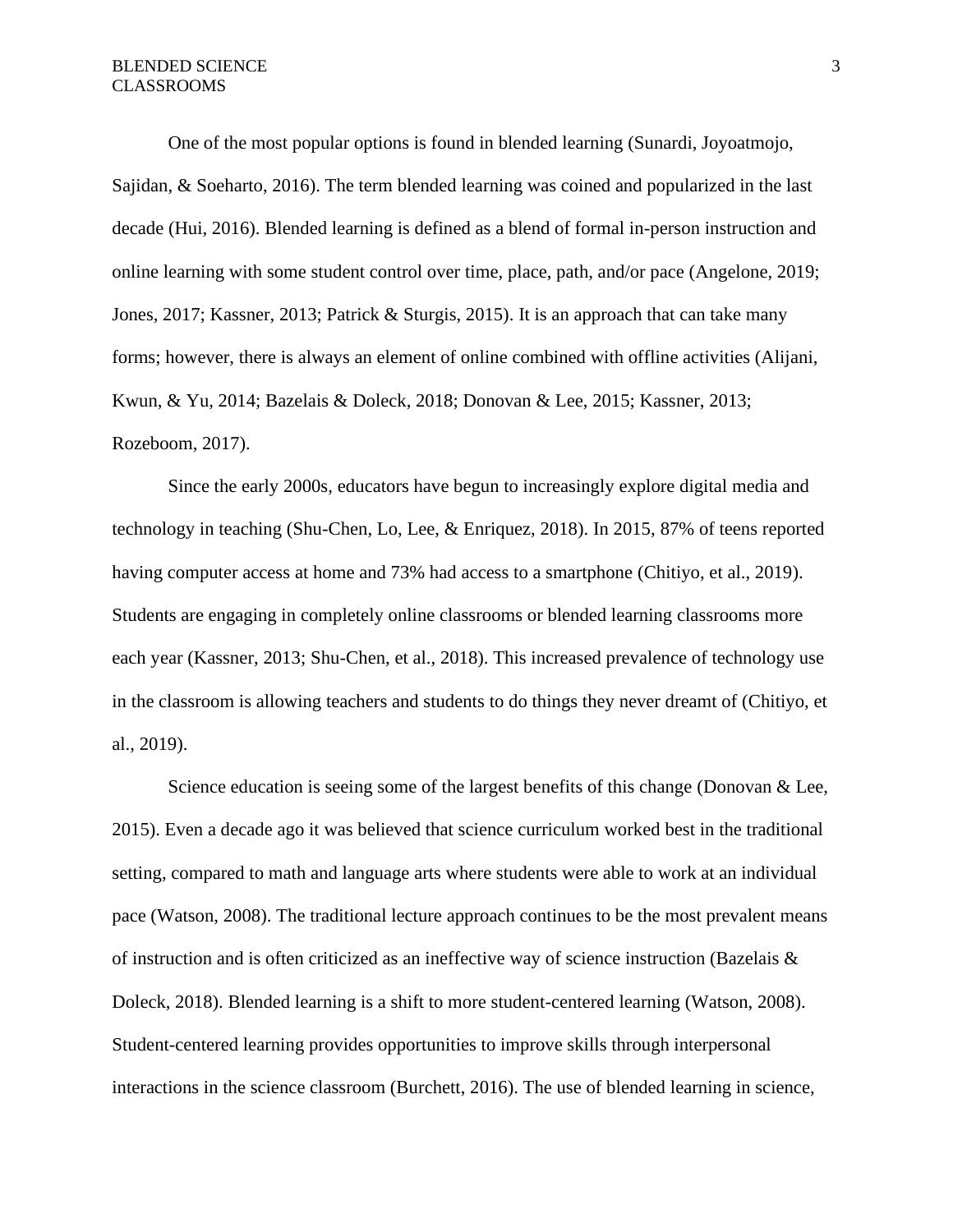technology, engineering, and mathematics (STEM) classrooms allows students to gain a deeper understanding through active learning and hands-on activities (Donovan & Lee, 2015).

Research on blended learning reveals positive student outcomes (Hui, 2016; Lack, 2013). This literature review aims to explore the research on blended learning and secondary students. It will examine the relationship between blended learning and student engagement and will review the qualitative and quantitative data about blended learning effects on student academic success and student motivation in STEM classrooms.

## **Common Applications of Blended Learning**

The traditional lecture approach continues to be prevalent in both K-12 (Jones, 2017) and higher education (Bazelais & Doleck, 2018) but it may be an ineffective way for students to explore science. In the most passive version of these classrooms, students do not interact with the instructor or with each other (Perry, Danhausen, & Johnson, 2017; Velegol, Zappe, & Mahoney, 2015). The blended learning environment can increase student motivation through critical thinking and collaborative problem-solving (Alijani, et al., 2014; Ferri, Ferri, Majerich, & Madden, 2015).

The flipped classroom alters the sequence of in-class and out-of-class activities in a typical classroom (Hodgson, et al. 2017). Flipped classroom and blended learning have many characteristics in common; most of the literature overlaps (Bergmann & Sams, 2012; Ferri, et al., 2015; Limniou, et al., 2018; Miles & Foggett, 2016). The model originated with two chemistry teachers from Colorado: Bergmann and Sams (Chitiyo, et al., 2019). They began by recording their lessons for students who had missed class (Bergmann & Sams, 2014). In a flipped classroom students gain technical knowledge through online videos and complete online assessments, which prepare them to participate in in-class activities (Velegol, et al. 2015). Some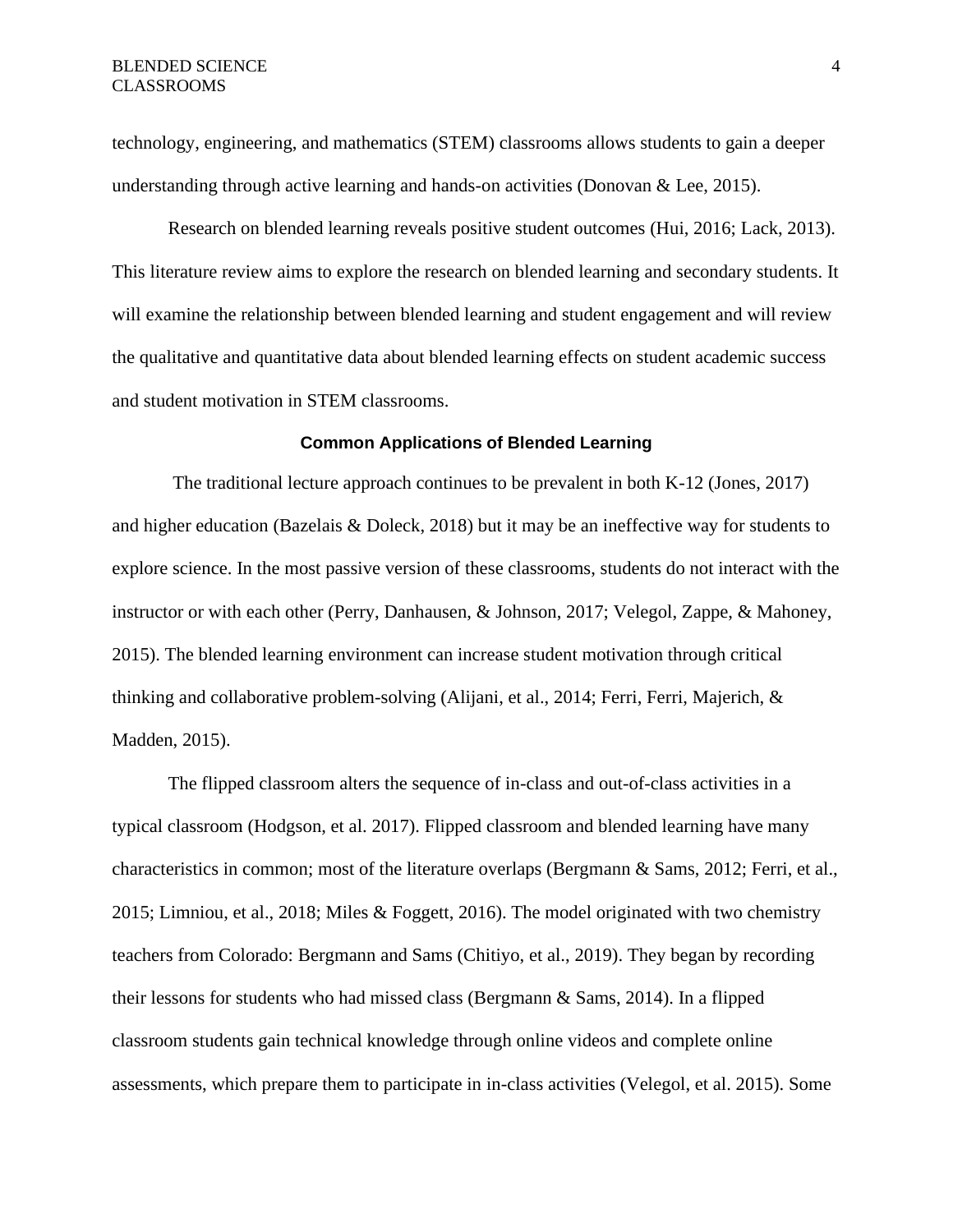of the most prevalent practices being used in STEM classrooms are blended learning strategies including the use of instructional video, hands-on learning, and the use of class time for homework problems.

# **Instructional Video**

Instructional videos replace live lectures in a course that utilizes a flipped or blended model. Students can watch the videos as many times as necessary to understand the content, which allows students with prior knowledge to move quickly forward to new material and students who struggle sufficient opportunity to learn at their own pace without the pressure of holding other students back (Bergmann and Sams, 2012; Chitiyo, et al., 2019; Jones, 2019; Murphy & Stewart, 2015; Rozeboom, 2017). To be most effective, videos should be short and specific to one topic (Hui, 2016; Vavaseur, 2020; Velegol, et al., 2015).

Velegol, Zappe, and Mahoney (2015) published a case study of the change for an Environmental Engineering course with 145 students across two versions of the course. In version one, the professor recorded full-length lectures and posted them for students to watch before coming to class. In version two, short video segments were made and titled appropriately, allowing students to rewatch content of interest. Evaluations were made using both qualitative and quantitative measurements: qualitative measurements were taken from an end of course survey that included closed and open-ended questions. Through analysis of the student survey data, researchers discovered students in version two found the short videos more helpful than the long ones in version one. The one-way ANOVA showed no significant difference on the final exam grades between sections (Velegol, et al., 2015).

A three-year study followed medical students as they started their abdominal rotation, which included learning from 61 video lectures (Vavaseur, 2020). Students were given access to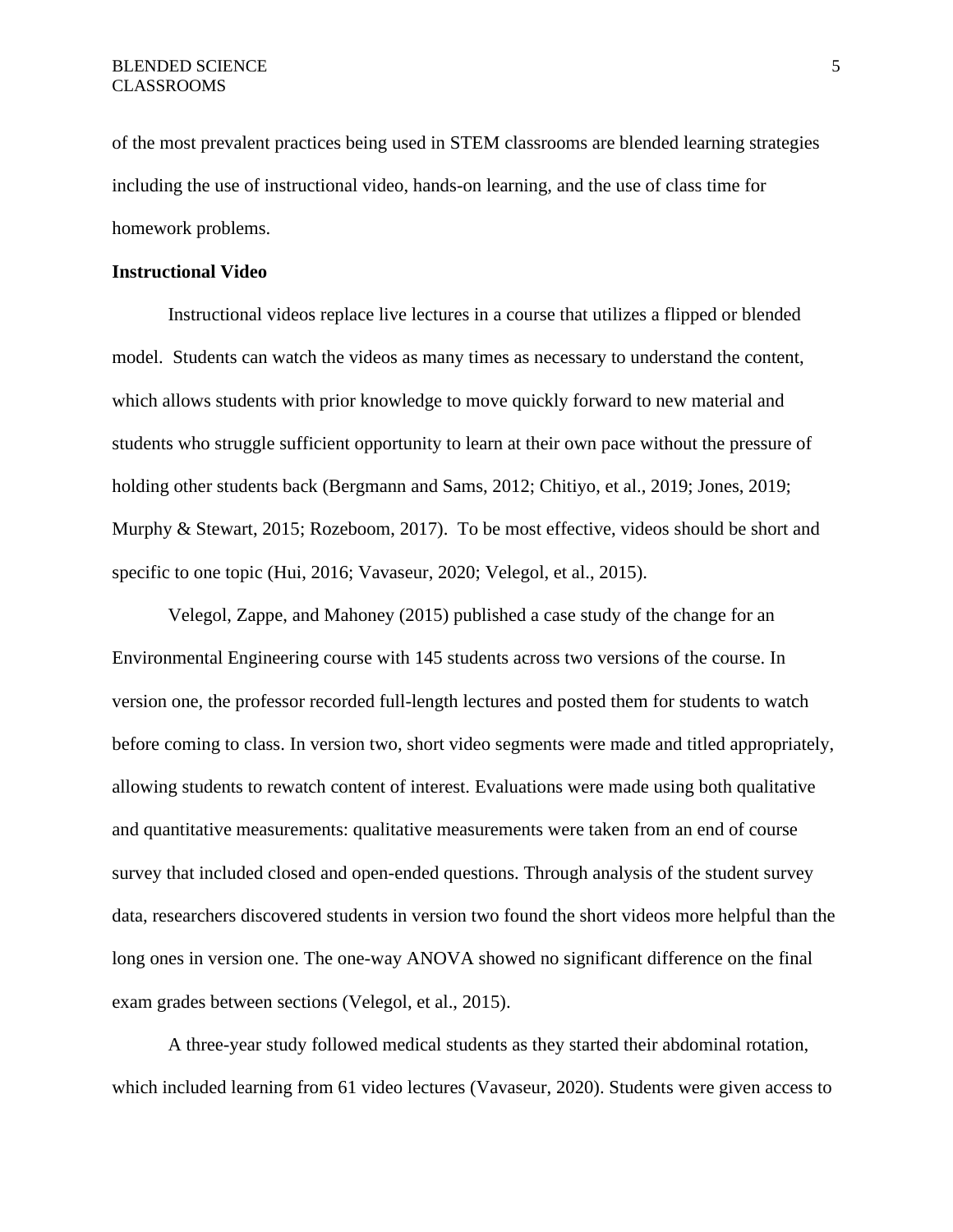all 61 videos for the length of the three-month self-paced course while completing their rotation. A total of 353 students completed pre and posttest evaluations. The low pretest achievers demonstrated the highest improvements  $(M=11.3)$  while the highest achievers decreased their posttest scores slightly (M=3.6). Ninety-five percent of students reported they improved their knowledge using this method, and 99% of them would recommend the format to other students (Vavaseur, 2020).

In a 2019 study, Chitiyo, Stratton, Mathende, and Davis, examined the achievement and student perceptions of 6 seventh-grade science classrooms. Eighty-one students received traditional face-to-face instruction while 73 students received flipped instruction. Those flipped students were expected to watch videos the teacher had recorded, take notes, and submit questions. Multiple days were given to complete tasks to accommodate those students without internet access at home. The study compared pre to posttest data as well as student satisfaction surveys. There was no significant difference between posttest scores. While both genders scored the same on the pretest data, there was a slight increase in the scores of the female students in the flipped classroom on the posttest. Low ability students tended to fare slightly better with flipped instruction. In the Likert response survey data, 76% of students agreed with the statement "The flipped classroom gave me more time to practice what we learned".

While instructional videos can improve student learning, students must exhibit selfmotivation to learn from video content -- particularly if the teacher's expectation is that videos should be watched prior to attending class. Hodgson, Cunningham, Mcgee, Kinne, & Murphy (2017) conducted a study on engagement in flipped secondary mathematics classrooms. After completing summer training on a flipped classroom, three teachers were observed delivering flipped and traditional lessons in two separate session. Flipped classrooms were to incorporate: a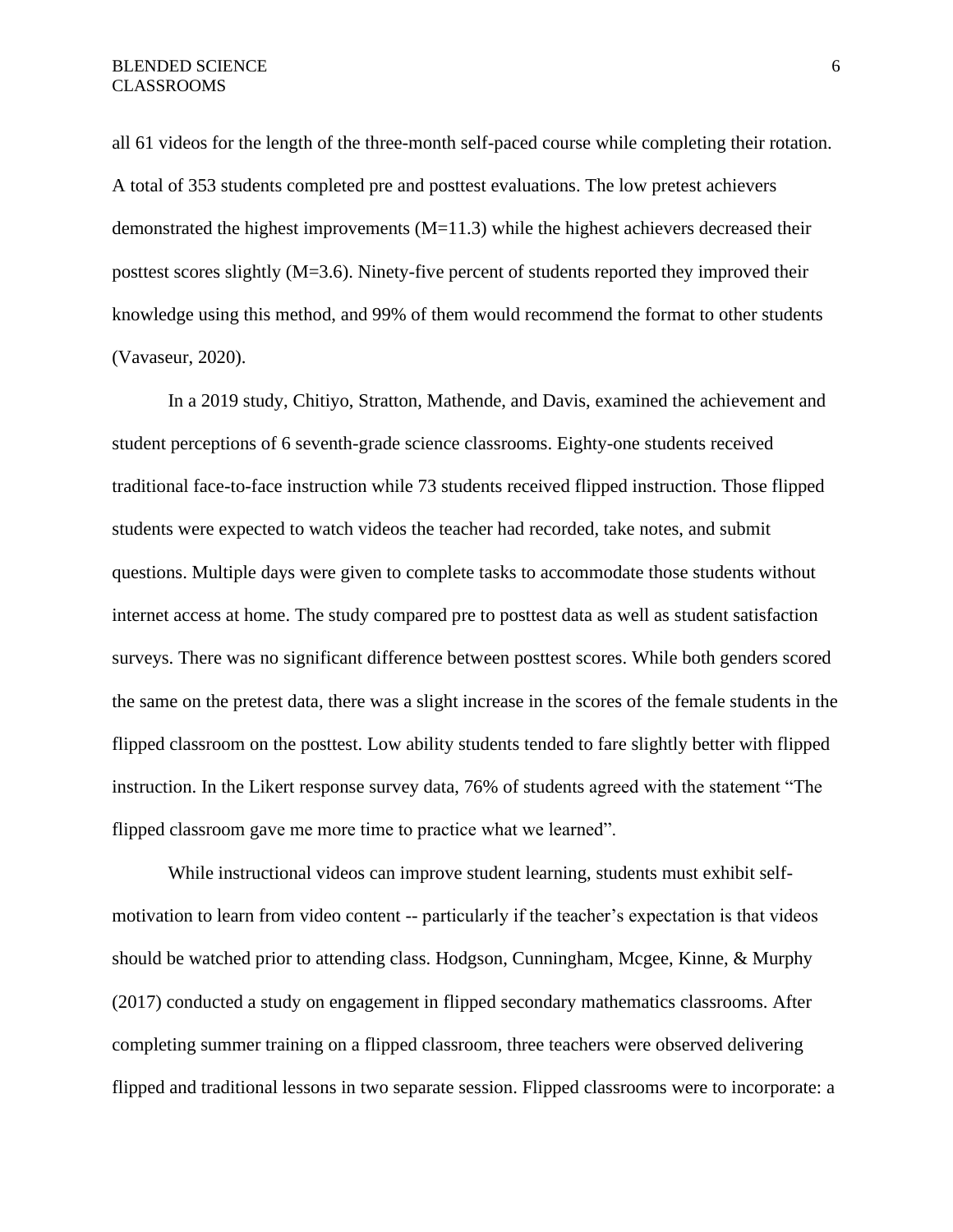content-rich video, guided notes, or some other prompt to be completed by the student after watching the video, and classroom activities that built on the video content. Each teacher had multiple years of classroom experience and was teaching different levels. Teacher 1 (16 years) was teaching Algebra. Teacher 2 (28 years) was teaching apprentice-level Algebra. Apprentice was the designation this school gave to students who had not had success previously in school or mathematics. Teacher 3 (6 years) was teaching seventh-grade general math. The observations were taken by two different facilitators who selected six students each to watch for on and offtask behavior. Only students receiving instruction from Teacher 3 showed improved engagement in the flipped over the non-flipped lesson. Students receiving instruction from Teacher 2 had the same low level of engagement in both lessons and students receiving instruction from Teacher 1 showed high engagement in both lessons, but the engagement in the traditional lesson was marginally higher. This study suggests that engagement is a complex combination of instructional strategy, teacher abilities and actions, and student characteristics.

A flipped classroom is not one that has simply made video content available. In Murphy and Stewart's 2015 study, a college physics professor began offering lecture videos halfway through the year. There was a minimal impact on only the low achieving students for this course. There was no impact on the majority of students. Murphy and Stewart (2015) tracked attendance and engagement in homework and they actually saw a 3% decrease in engagement after videos of the lectures were made available. Video alone doesn't seem to have a positive impact on student achievement or engagement, instead the literature supports using video as part of an overall blended learning strategy.

# **Hands-On Learning**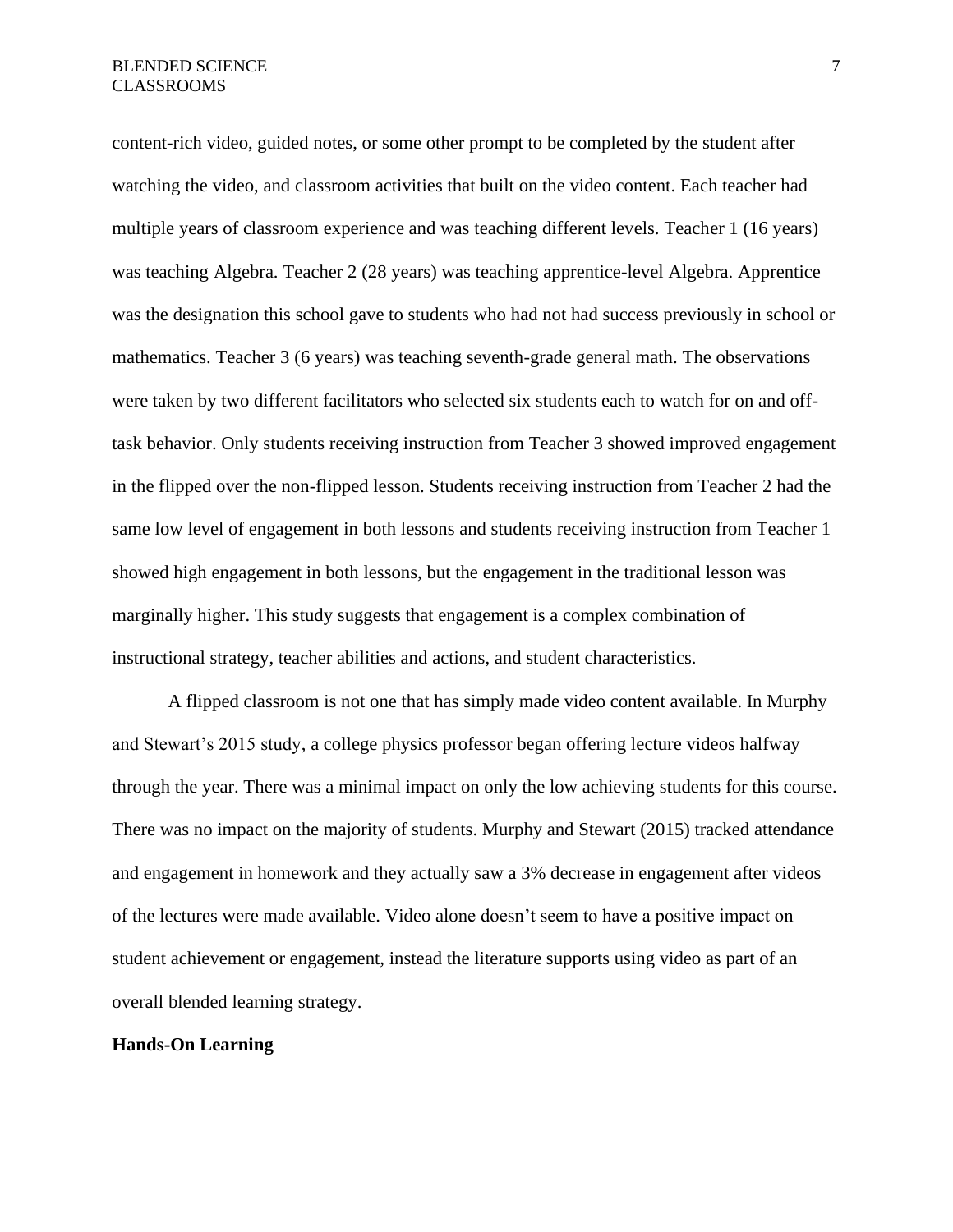The Next Generation Science Standards (NGSS) put an emphasis on students creating understanding through experimentation (Angelone, 2019). Blended learning has the ability to minimize teacher-centered lectures through the use of instructional video, which opens up more time for hands-on learning (Bergmann & Sams, 2014). Experiential learning, such as hands-on experiments, can influence memory and recall (Ferri, et al., 2015; Velegol, et al., 2015). Blended learning may facilitate more hands-on learning through increased laboratory time, the creation of learning objects, and more time for practice during class.

**Increased laboratory time**. When instruction moves from lecture to digital resources in STEM courses, class time may be repurposed to increase comprehension of the content through laboratory experiences. Donovan and Lee (2015) conducted a study in a Food Science class at the University of Illinois at Urbana-Champaign. The course was redesigned as a blended course to increase the alignment between the laboratory material and the lecture content. The course had 54 undergraduates who participated in online lecture videos, in-class discussions, and laboratory activities each week. Students were given dynamic scenarios related to the food industry in lab each week. Data collected in a multiple-choice response survey showed the majority of students (n=45) strongly agreed that the course material covered in the lab directly reflected the materials covered in the lecture. In the open-ended section of the survey students commented on how they applied their knowledge from the classroom and videos during hands-on activities. The researchers were unable to examine if student reported perceptions of increased understanding translated to better examination scores. The use of blended learning facilitated the alignment between classroom and lab curriculum.

Ferri, Ferri, Majerich, and Madden (2016) examined the redesign of Circuit Engineering, a junior-based non-electrical engineering course. The course was designated as a two-hour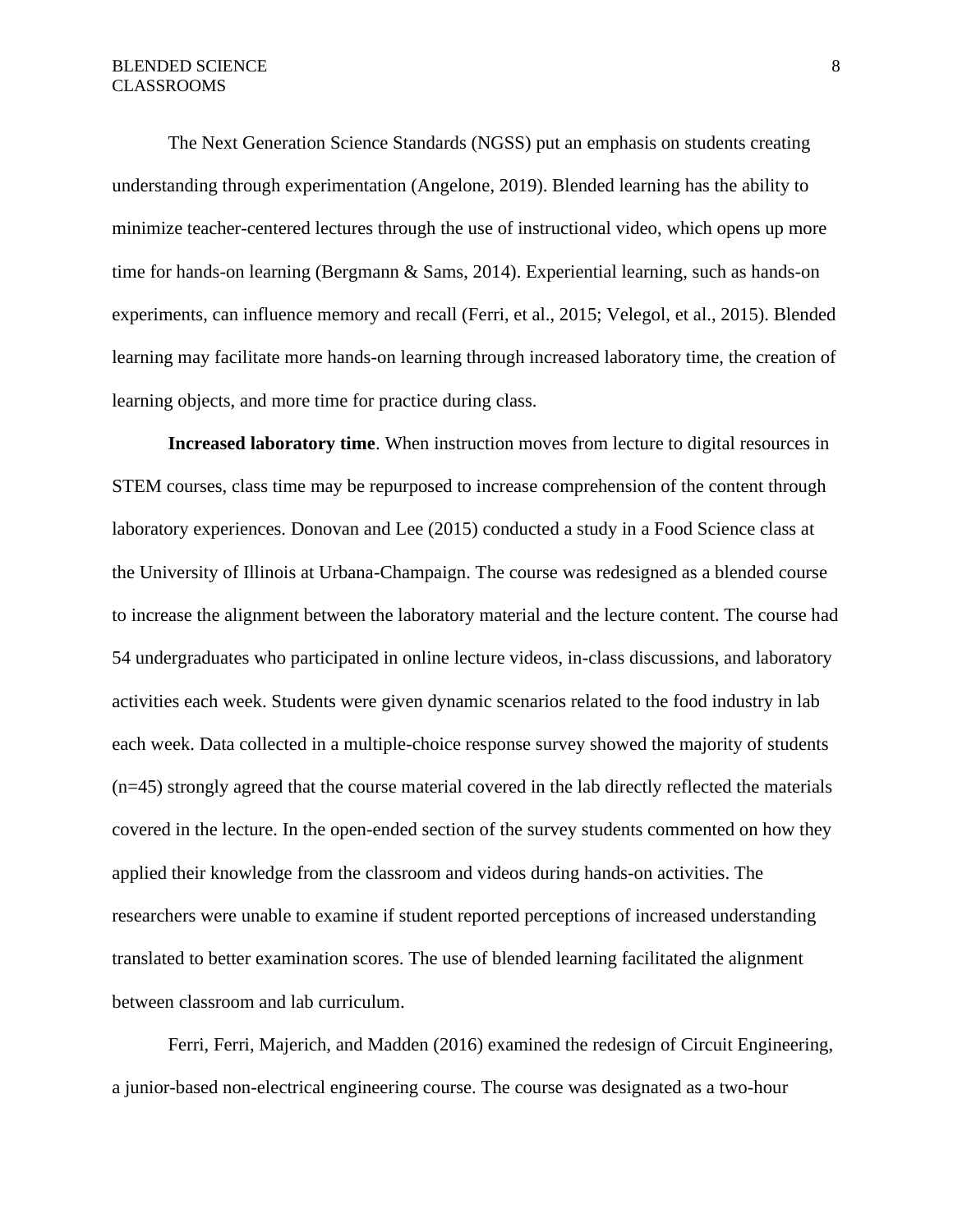lecture without a laboratory component. The course was redesigned with instructional videos to remove the need for lectures, which allowed the instructors to bring hands-on laboratory into the lecture room. After eight semesters over 2600 students participated in the blended learning format. The first few offerings had a mixed student reaction, but steps were taken to fix glitches and balance the workload. In the final exams, students performed statistically ( $p \le 0.05$ ) better on concepts related to labs than other basic concepts on the exam. A survey following the conclusion of the class had one free-response question that asked students to identify one way the labs helped them. Over 100 students responded that it gave them practical or real-life experience. Another 100 students stated that it helped them understand the theory. The students were able to have these hands-on experiences because instructors created space in class time by moving the traditional lecture out of the classroom.

**Creation of learning objects**. Blended learning tools offer students many alternatives to demonstrate their learning aside from traditional worksheets and tests. Madden and Dell'Angelo (2016) conducted a study on the use of photojournalism and environmental science. For each of six self-paced units, all of the 30 students were required to create a photojournal entry. Each entry needed one or more photographs representing the science content in the module and a description of the science content. Each entry was analyzed for evidence of developing ecoliteracy. Madden and Dell'Angelo found that students in this class were able to connect scientific content to their personal lives and had a global reflection based on their photo journal entries. This different version of a lab helped students to redefine their science schema. By using digital photography and having to make presentations to submit to their class, students applied the science content differently.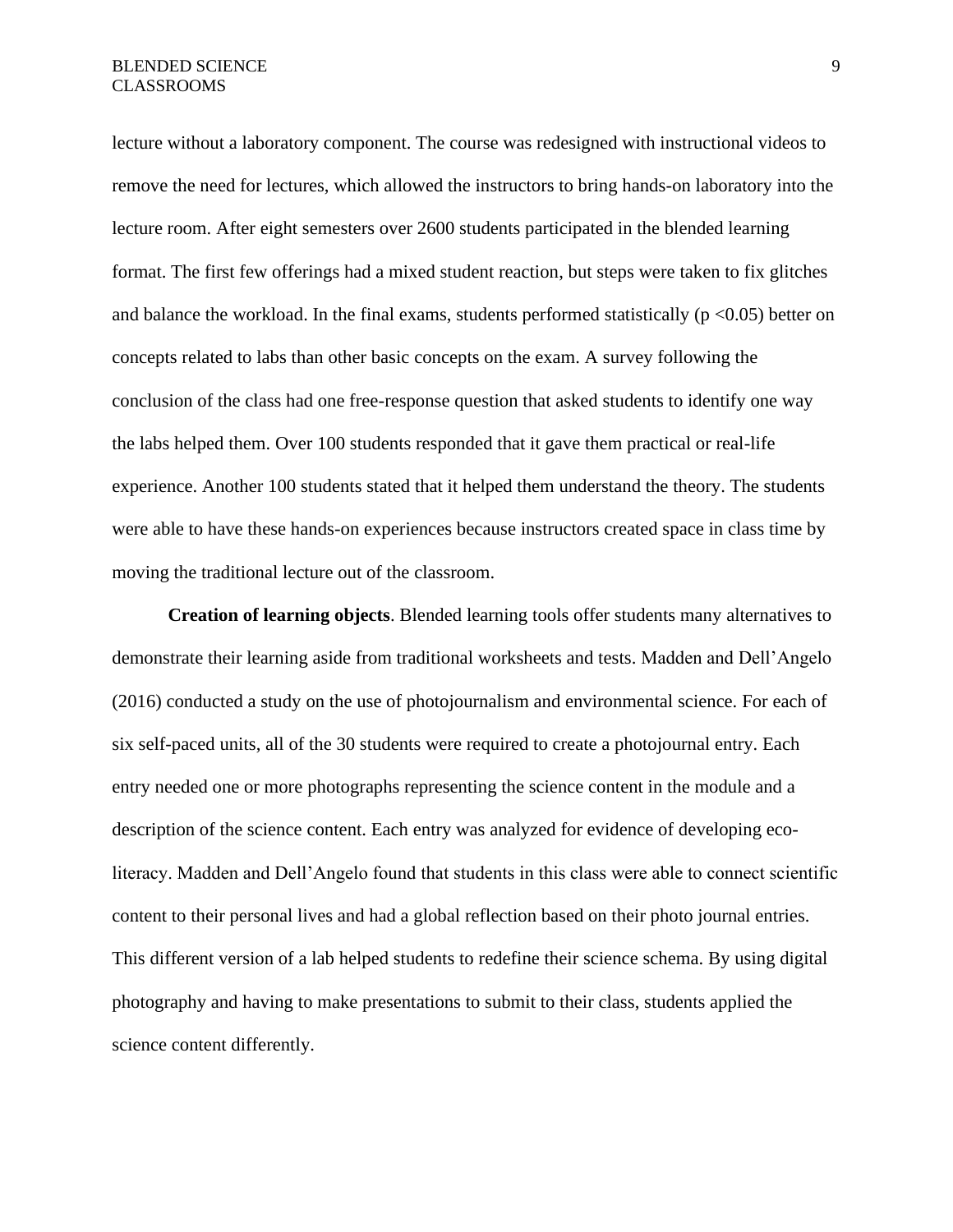Angelone (2019) allowed middle school students to explore atomic modeling in a selfpaced unit. Students completed each task, which were located in their learning management system (LMS). The unit began with modeling compounds using marshmallows and toothpicks. They practiced naming and shapes of atoms. Ultimately, students built a digital model of an atomic compound which was then 3D printed. They then calculated the printed scale compared to the actual molecular size, coming up with approximately 58,800,00:1. Last, students evaluated each other's work. Angelone observed that students were able to ask questions among each other, showing a strong level of understanding.

Both undergraduate and secondary students seem to be able to make stronger connections with the use of laboratory or hands-on activities (Angelone, 2019; Burchett, 2016; Donovan and Lee, 2015; Ferri, et al., 2016; Madden, & Dell'Angelo, 2016). Hands-on activities help students create meaning of complex concepts, and can facilitate interpersonal communication between students (Angelone, 2019; Burchett, 2016; Ferri, et al., 2016). The use of digital tools and video instruction allows students to experience STEM instead of being told about it.

#### **Homework Problems Done in Class**

In a blended learning environment, teachers can spend more time helping students practice concepts and calculations to improve understanding (Bergmann & Sams, 2012). Issues arise when students attempt to master concepts through homework completed at home, but when the homework is actually done in class the teacher is there to help (Bergmann & Sams, 2014). By minimizing lectures and allowing for more student assessment and feedback, teachers are able to help smaller groups of students (Bergmann & Sams, 2012; Rozeboom, 2017).

In a case study by Velegol, Zappe, and Mahoney (2015), a professor in an Environmental Engineering course tested two versions of the flipped class. In both classes, the in-class time was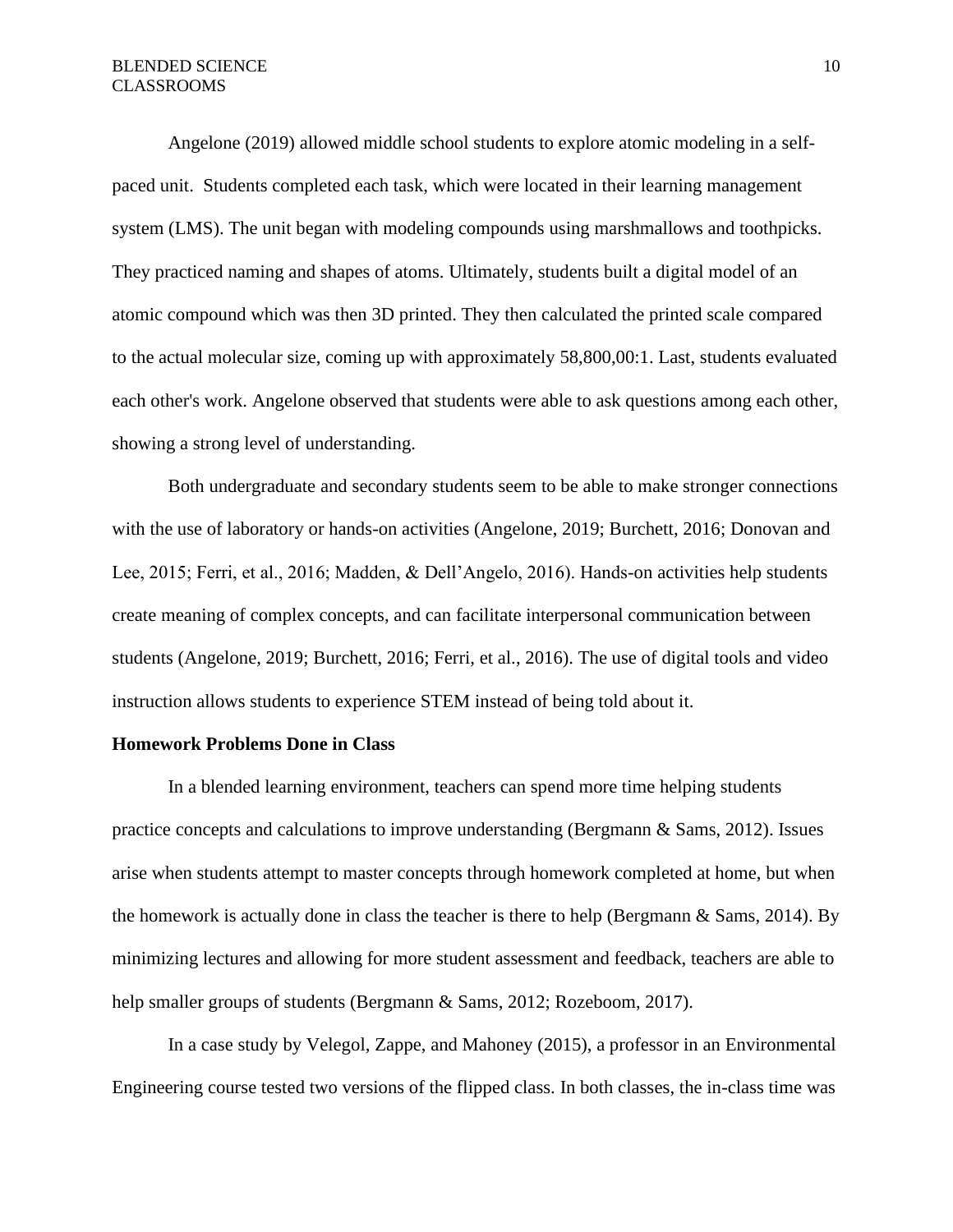modified to work on problem sets. Both versions had instructional videos that were to be watched before class. The first version of the class had class problems that were similar to the homework sets, in addition to out-of-class homework assignments. Students receiving the second version worked directly on the homework problems in class. In the first version, the addition of practice problems didn't help students to understand the content more; it left them feeling overwhelmed with the workload of the class. The second version took this into account and minimized outside work. In the final survey, those in version two found the work time significantly more useful to their understanding. Although it didn't affect the overall academic performance, the flipped format and problem solving also did not cause "harm" to student understanding. Even though students in the second version had less practice than the first, they scored just as well on the final. It isn't always about the amount of work a student does but the quality of understanding.

Rozeboom (2017) conducted field research on two sections of six-grade math. In one section, students received traditional instruction. In the second section, students learned through interactive problem sets and flipped videos. The problems were delivered using software that gave students immediate feedback on whether they had gotten each problem correct or not. Rozeboom observed that the flipped students were quick to help each other out in class time, a result that was not seen in the traditional group. Rozeboom noted that there was less time for students to practice the content in the traditional group. One student using the interactive problems stated that "Even though I hate when I get them wrong and have to do more problems, I feel like it helps me learn better." (Rozeboom, 2017). The blended group showed a higher improvement pre to posttest (m=6.92) than the traditional group (m=5.87).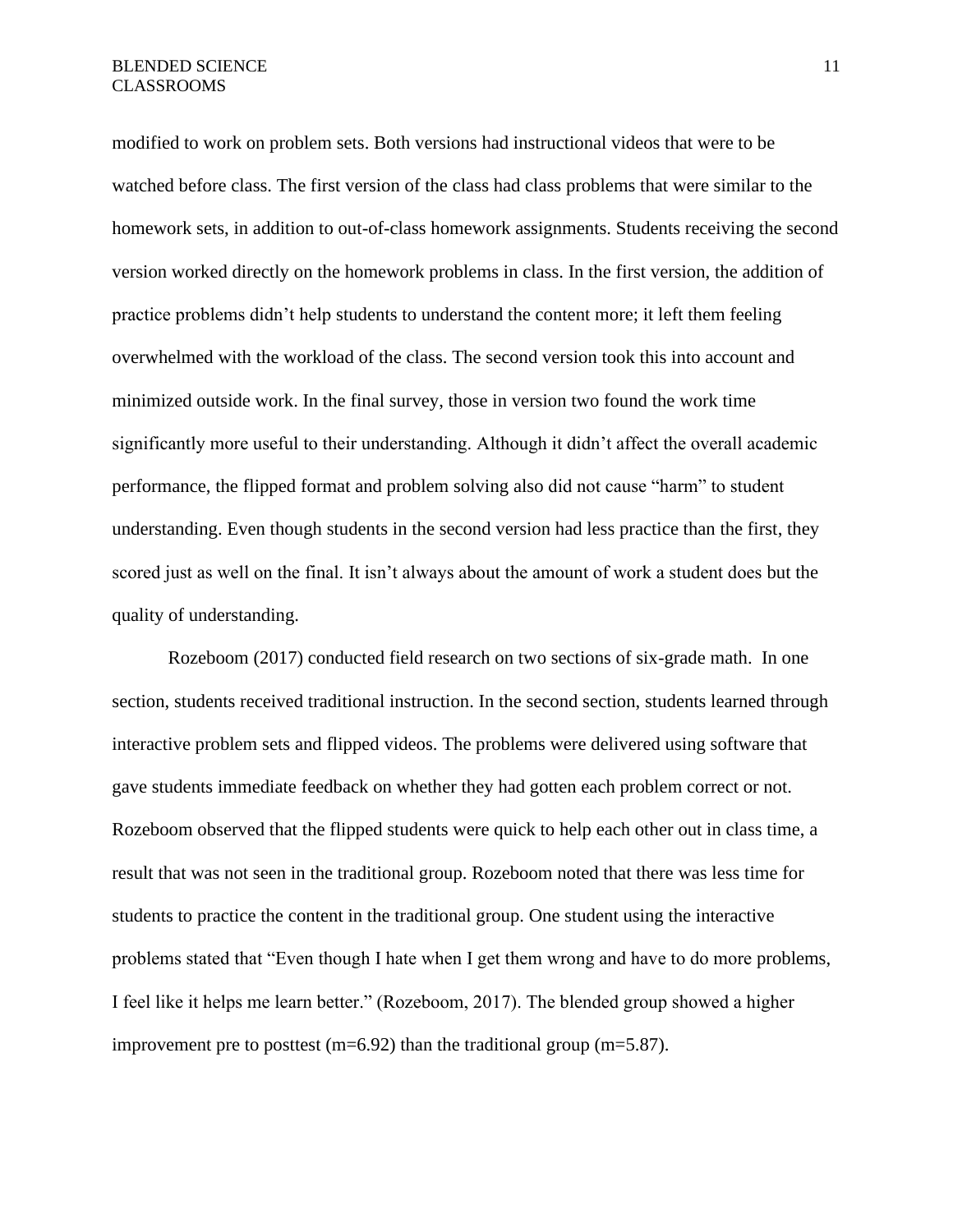In a university-level course on mechanics, Bazelais and Doleck (2018) assessed the intervention of blended learning with practice problems on students' understanding of basic mechanical concepts. The control group experienced a full ninety-minute lecture, which included conceptual questions and problem-solving examples. In contrast, the blended group watched a video lecture independently, followed by a 5-10 minutes discussion of concepts found in the video lecture, 10-15 minutes lecture with the aid of a smartboard, and 10-15 minutes to revisit concepts, and clarify misconceptions. The remaining class time was used to solve real problems in small groups. One-way ANOVA analysis showed average learning gains for the blended group at 40% compared to the 22% of the control group, which was statistically significant.

Both the use of experiential labs and class time for practice problems are predicated on minimizing lecture time. In face to face lectures, questions are asked to the whole and usually answered by a few. Blended learning can give more students practice and a voice (Larson & Sung, 2019).

Student perception of a flipped and blended classroom is fairly favorable (Chitiyo, et al., 2019; Vavaseur, 2020; Velegol, et al., 2015). However, studies to date have failed to establish a definitive answer as to the efficacy of the flipped approach with respect to engagement and achievement. There seems to be no significant impact for or against the use of flipped or blended learning (Chitiyo, et al., 2019; Vavaseur, 2020; Velegol, et al., 2015). More research would be beneficial to determine whether the flipped or blended classroom works better in some disciplines, or for specific types of students.

#### **Challenges of Blended Learning**

The transition to blended learning is not always a smooth one. Common challenges that arose from the literature in blended learning formats included an increase in teachers' workloads,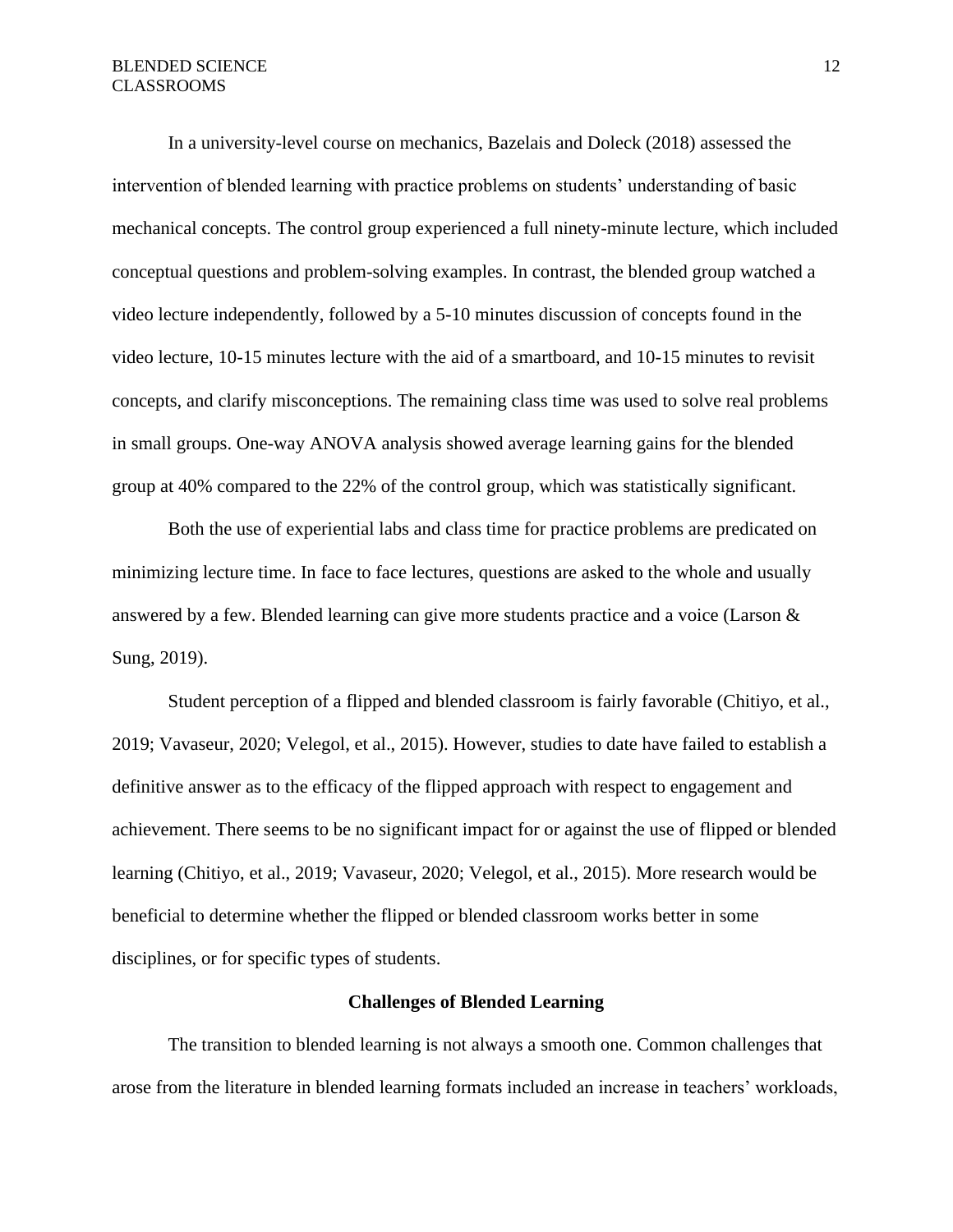re-training children to use technology for learning instead of entertainment, and pacing for optimal learning.

# **Increased Teacher Workload**

Redesigning a class into a blended learning format can be challenging (Donovan & Lee, 2015; Ferri, et al., 2015). It is not a matter of just taking a traditional class and putting it online (Davies, 2011; Lack, 2013). There can be more initial work in finding or creating videos, determining activities, and identifying the needs of each student rather than preparing a single lesson for all students to hear one time (Angelone, 2019; Kassner, 2013; Rozeboom, 2017). With reformatting of classes, they may not always run smoothly the first year a blended learning environment is attempted. Science teachers may find some labs may take too much time while others do not have enough. This is an unfavorable, but almost inevitable, a consequence of a complete course overhaul (Donovan & Lee, 2015).

# **Academic Use of Technology**

Teachers indicate students need to be re-educated in order to view their technology as a learning tool rather than as entertainment (Bergdahl, et al., 2018). In research from 2018, Bergdahl, Knutsson, and Fors interviewed two teachers through the process of technology integration in their classrooms. The teachers found that students were using the internet to solve their problems and it was reducing the critical thinking.

Perry, Danhausen, and Johnson (2017) interviewed multiple teachers at a high school that had implemented blended learning across all classes for the last four years. The teacher groups summarized student interaction with technology stating that students were very good with the technology they used socially. However, students were not good with the Office productivity side of technology. Many have trouble formatting a Word document.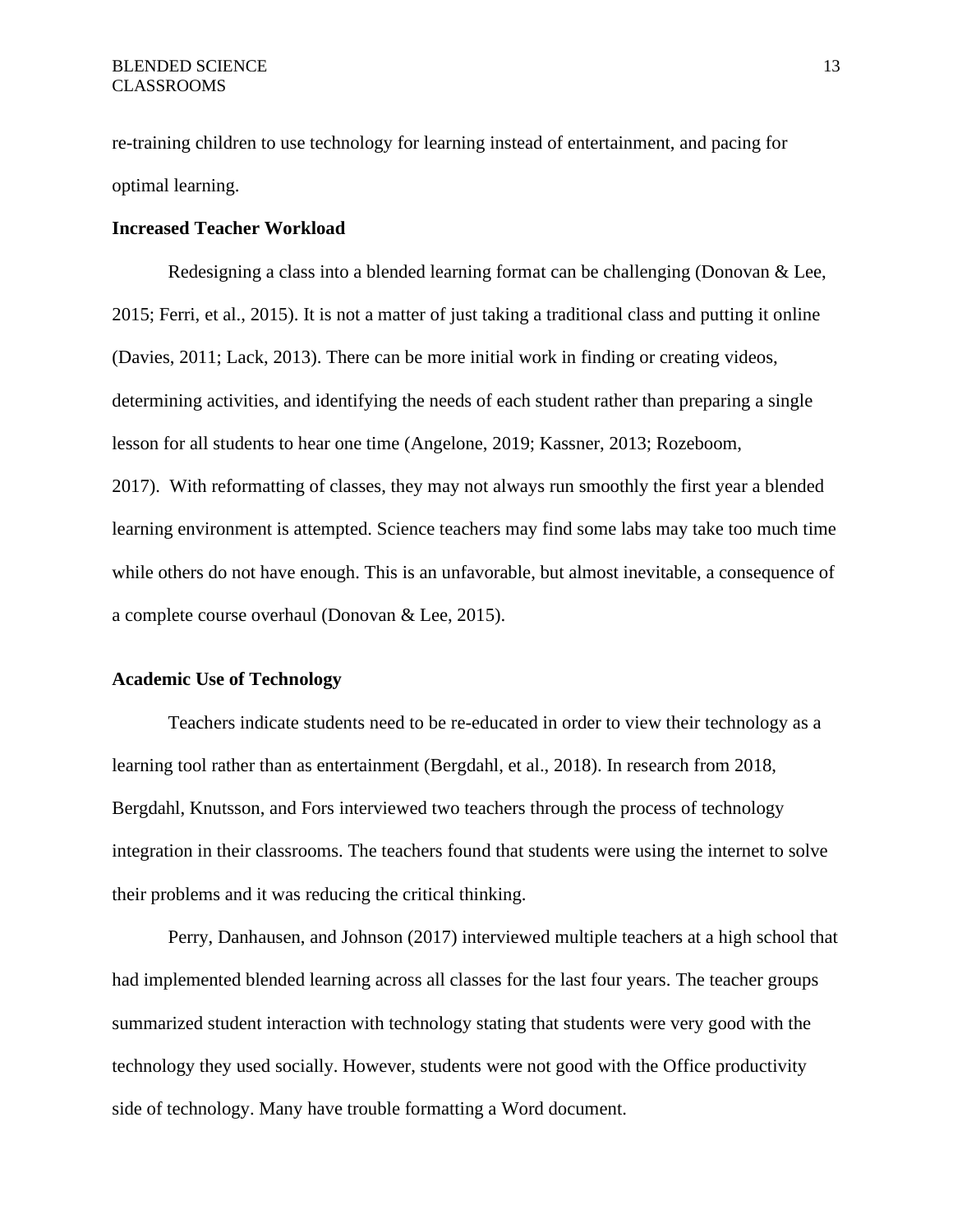Jones (2017) interviewed teachers from a rural Alabama high school who had experience teaching in a blended learning environment. The teachers reported that students needed to be monitored for off-task behavior, but they noted that the distraction was minor in nature and didn't take away from the good of blended learning

Student's lives are busy and this affects their engagement. Hui (2016) studied adult learners in a blended environment and noted a need for some form of accountability that will help to prioritize the course above other competing demands. Hutton and Robson (2019) observed that lower complexity tasks saw the most traffic in their prep-course learning community study.

It is not that students are unfamiliar with technology as a whole, but rather the ways students use technology has not been academic (Bergdahl, Nouri, & Fors, 2019). There is a digital skill gap that needs to be addressed. Bergdahl, Nouri, and Fors (2019) surveyed 552 secondary students in Stockholm, Sweden. Students filled out a six-point Likert scale survey on engagement and digital skills. Their grades were cross-referenced with their questionnaires. Findings showed students who possessed low skills for switching between technology for entertainment and technology for education had some of the higher rates of disengagement (Bergdahl, et al., 2019). A lack of digital balance seemed to have a negative effect on students' grades.

# **Pacing**

Part of the appeal of blended learning is that learning can be self-paced. This can bring its own issues. Hui (2016) conducted a study of 123 participants enrolled in six self-paced online sessions. Each session took about one hour to complete, with one final three-hour in-person session at the end of the learning. Based on log-in data, Hui found that participants fell into two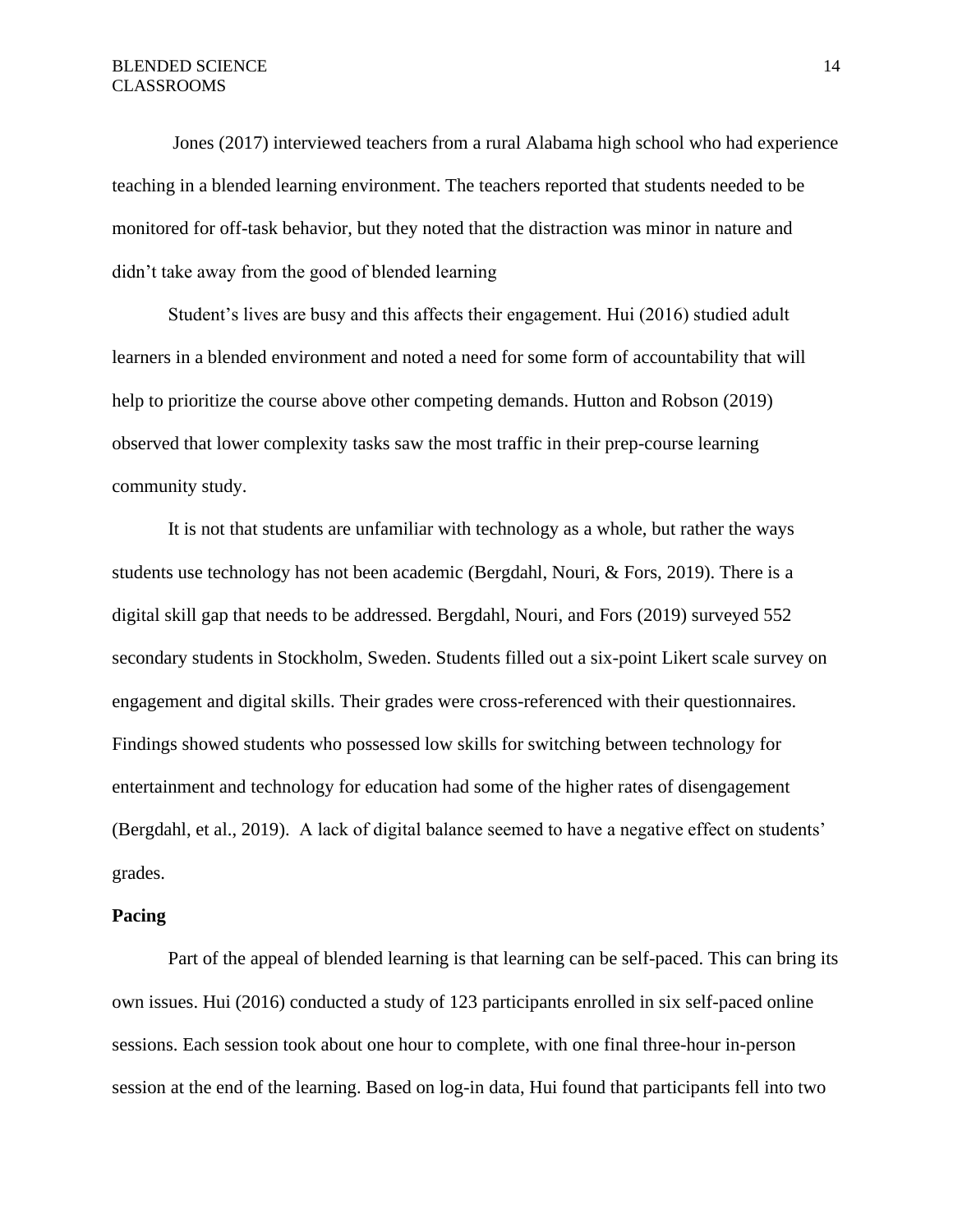categories in the self-paced session: those who took their time to engage deeply in the content and those who did a crash course (Hui, 2016).

A similar finding was observed in 353 medical students enrolled in a self-paced course (Vavasseur, et al, 2020). The students were to watch 61 total videos over three months. Completion of the videos revealed two major peaks in students' work time, one at the beginning of the unit and one before a final deadline (Vavasseur, et al, 2020).

Angelone (2019) conducted field research in a middle school science classroom for a self-paced unit on atoms. Angelone (2019) found that students were unfamiliar with setting their own pace and taking ownership of their learning. Students can be provided a schedule of work to be completed or set small deadlines to help with pacing issues (Angelone, 2019).

# **Teachers' New Role**

The move to use technology to improve teaching and learning is not only the decision of teachers. Federal legislation in the United States, Title IV part A of ESSA, currently mandates that technology be integrated into schools' curricula because of the popular belief that learning is enhanced through the use of technology (Levin, 2016). The mandate emphasizes technology integration in all areas of K-12 education (Davies, 2011; Jones, 2019). The integration of technology ultimately falls on the shoulders of teachers, and blended learning is one way to accomplish the integration. However, blended learning does change a teacher's role in the classroom.

**Technical skills**. Transitioning to blended learning will require a new skill set for teachers. They will need to find and/or make content in a very different way than they did while preparing for a single lecture in the past (Miles & Foggett, 2016). There are many sources for a teacher to use, and multiple web-based services for teachers to create content (Murphy &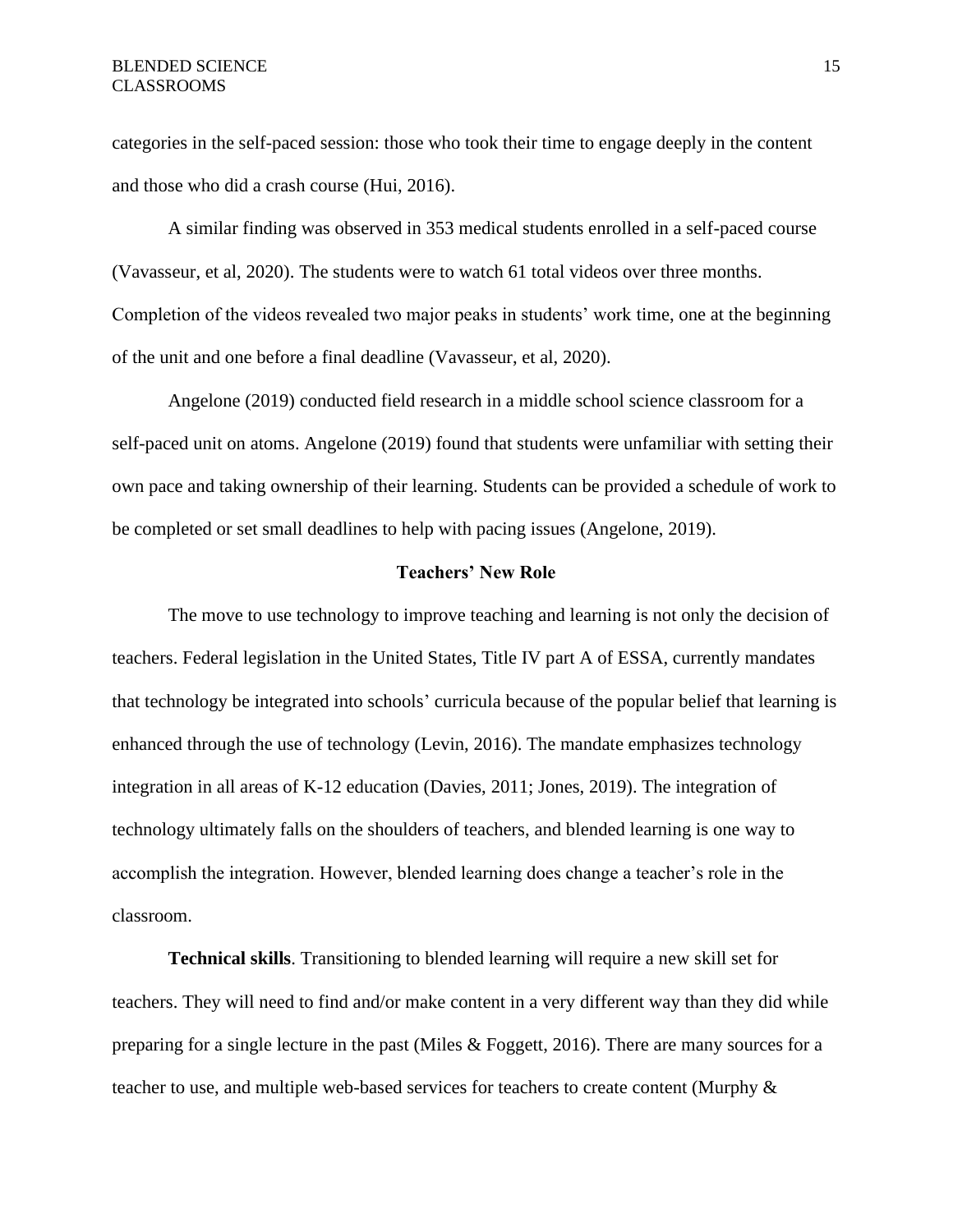Stewart, 2015; Rozeboom, 2017). Instructors have access to programs like Screencastify, which enable them to capture their screen and record their voice (Chitiyo, et al., 2019). Others have chosen to recreate the lecture environment with a fixed tripod so they can still give notes on the board (Murphy & Stewart, 2015). In both cases, there are some production skills teachers need to learn in order to make a quality product, including adjusting for noise levels and editing (Muphy & Stewart, 2015).

**Content curation and app selection.** Instead of reliance on textbook publisher curriculum and workbooks, educators who adopt a blended learning approach curate lessons with premade content – often from software apps, dynamic websites, and video collections. Rozeboom (2017) used Khan Academy and a math program, IXL, for students to learn and practice in the flipped study. He is not alone, in a 2019 report, Khan Academy reported their products supported 8,000 teachers (Khan, 2019). Jones (2017) interviewed eight teachers and each teacher identified at least two web-based learning platforms they used to supplement regular classroom instruction-- programs such as Grammar bytes, Edmodo, Socrative, EVER-FI, and Quill. Most of the resources had similar features: interactivity, self-paced components, student-friendly navigation, and assessment components.

The initial set up and training can be the most critical in the implementation process for an app or premade digital content (Alijani, et al., 2014). Support from administration and those with experience can be vital as the first implementation tends to have low student satisfaction (Bergdahl, et al., 2018; Jones, 2017; Miles & Foggett, 2016; Shu-Chen, et al. 2018). With time and practice, blended learning can have positive impacts (Perry, et al., 2017).

**Use of instructional time**. A common colloquium to describe teachers changing role is the shift from being the 'sage on the stage' to 'guide on the side' (Jones, 2017; Rozeboom, 2017;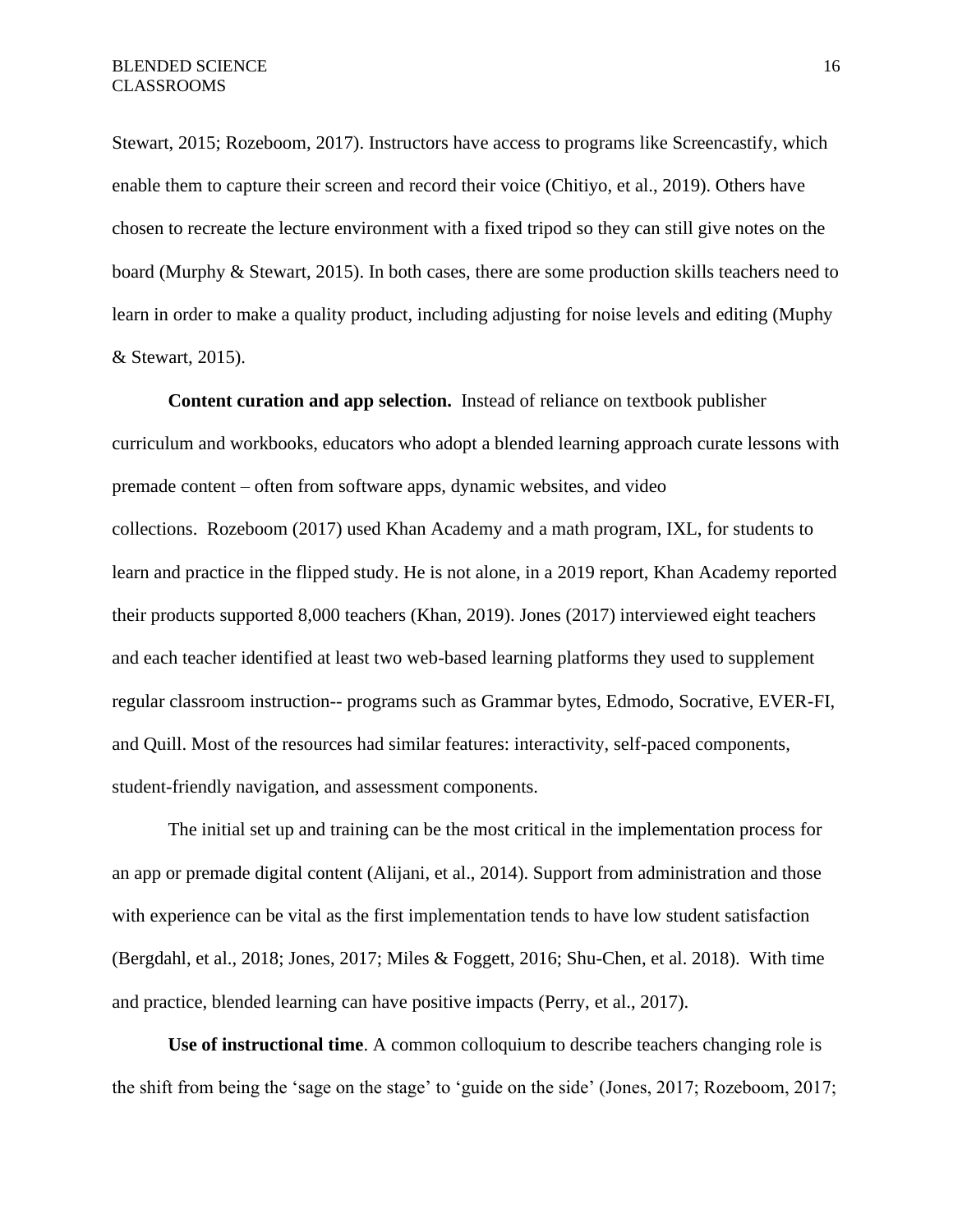Smith, Menkel, & Ochs, 2014). In a flipped classroom where new instruction is presented digitally as homework, and class time shifts from lecture to practice, teachers spend most of their time answering questions that arise from the flipped homework (Chitiyo, et al., 2019). The use of blended learning can alter how educators use class time allowing more personal interaction with students (Watson, 2008).

Blended learning has the ability to allow teachers to respond more quickly to students' needs. Limniou, Schermbrucker, and Lyons (2018) compared how two different instructors taught half of their lessons in a traditional manner and half in a flipped classroom. In the flipped classroom, teachers collected formative assessments from students using a survey and polling software, which allowed them to collect student data and provide immediate support. Teachers who used traditional lectures did not gather the formative data to support students. Immediate feedback allows teachers to guide students through the material. Previously the feedback would come as notes on homework. In the Likert response survey data, students gave a similar average for the enjoyment of both the traditional model ( $M=1.76$ ) and flipped learning ( $M=2.11$ ). Students perceived to improve more on the development of analysis, synthesis, and evaluation of new ideas in the flipped lessons than they did in the lessons taught in the traditional manner.

Jones (2017) noted the teacher's role as facilitator was a predominant theme when interviewing eight teachers from a rural Alabama high school. One of the teachers commented "I allow students to pair up or work independently, and I can act as a facilitator or a kind of monitor" (2017, p.82). The blended tools allowed students to be independent and for the teacher to move between them. Teachers are now assisting student learning instead of being the transmitter of knowledge.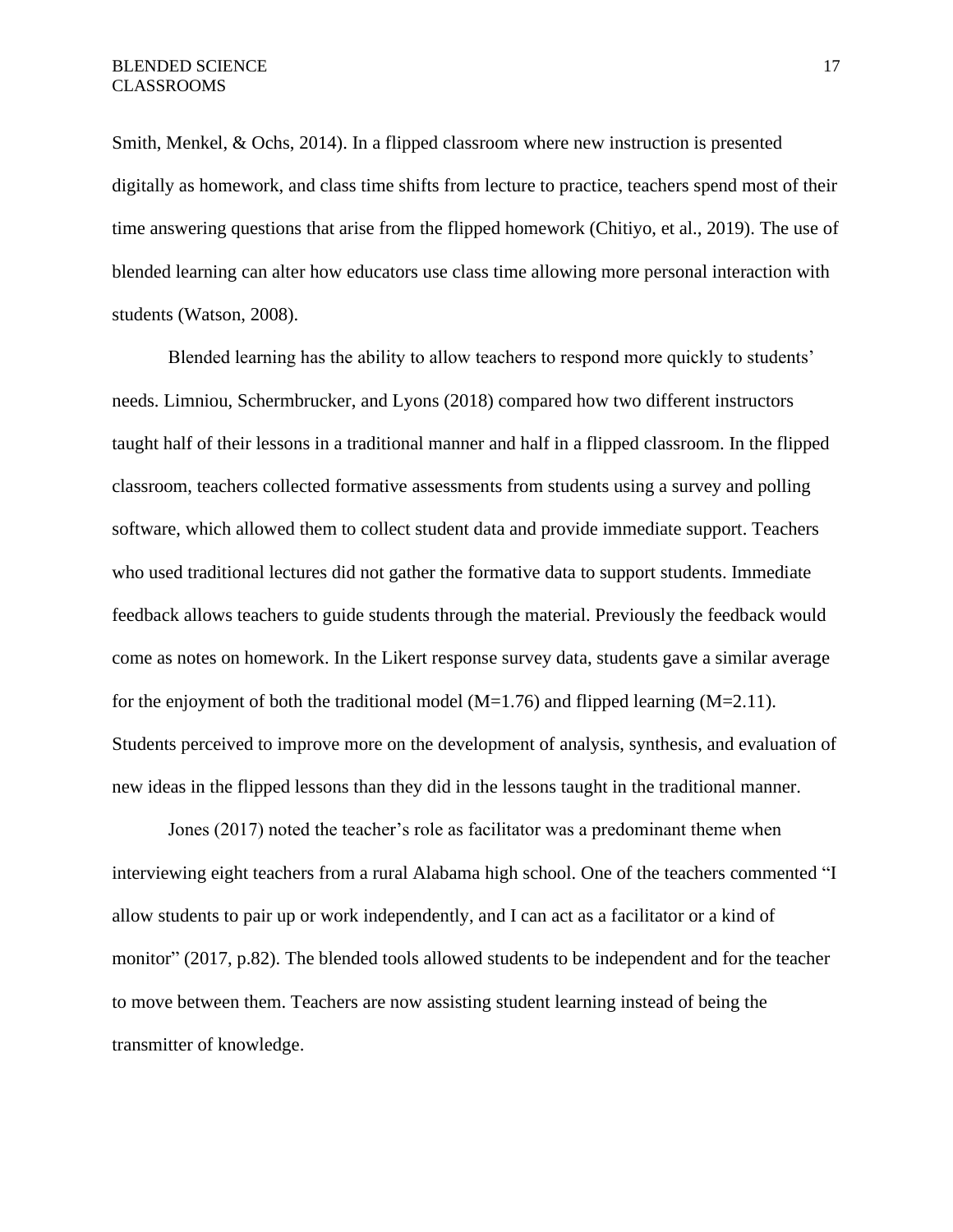In the redesign of the Food Science course, Donovan and Lee (2015) reported that the teaching assistants (TAs) who had previously spent a large amount of their time preparing laboratories were able to interact with students more. The laboratories were altered so students were designing their own group's tests and analyzing their results. The TAs no longer had to prepare the lab for the whole class. Instead they needed to listen to what the lab groups wanted to do and assist them in making their own test. Students reported that the laboratory testing helped them to understand the content from class.

These changes do not remove the need for the teacher; rather, they allow the teacher to give individualized attention to the learners (Bergmann & Sams, 2014). Rozeboom (2017) noted a positive of blended learning is the ability to work with small groups of students. Historically, if a teacher taught a lesson and 30-40% of students did not understand it, the teacher would reteach that lesson to the whole class. Now they can use software to individualize instruction (Smith, et al., 2014)

The literature on the use of blended learning in STEM is diverse and sparse. The field is wide open for further investigation. Future areas of study should include longer blended versus face-to-face studies in the 6-12 grade levels. Most of the studies being done at this level are only a unit at a time, so may have some novelty engagement factored in (Chitiyo, et al., 2019; Rozeboom, 2017).

When looking at engagement, most of the reported results are based upon student or teacher perception of engagement (Alijani, et al., 2014; Donovan, & Lee, 2015; Hui, 2016; Madden, & Dell'Angelo, 2016; Rozeboom, 2017). Studies with more quantitative methods may give a better picture of how blended learning affects student engagement in the classroom.

# **Conclusion**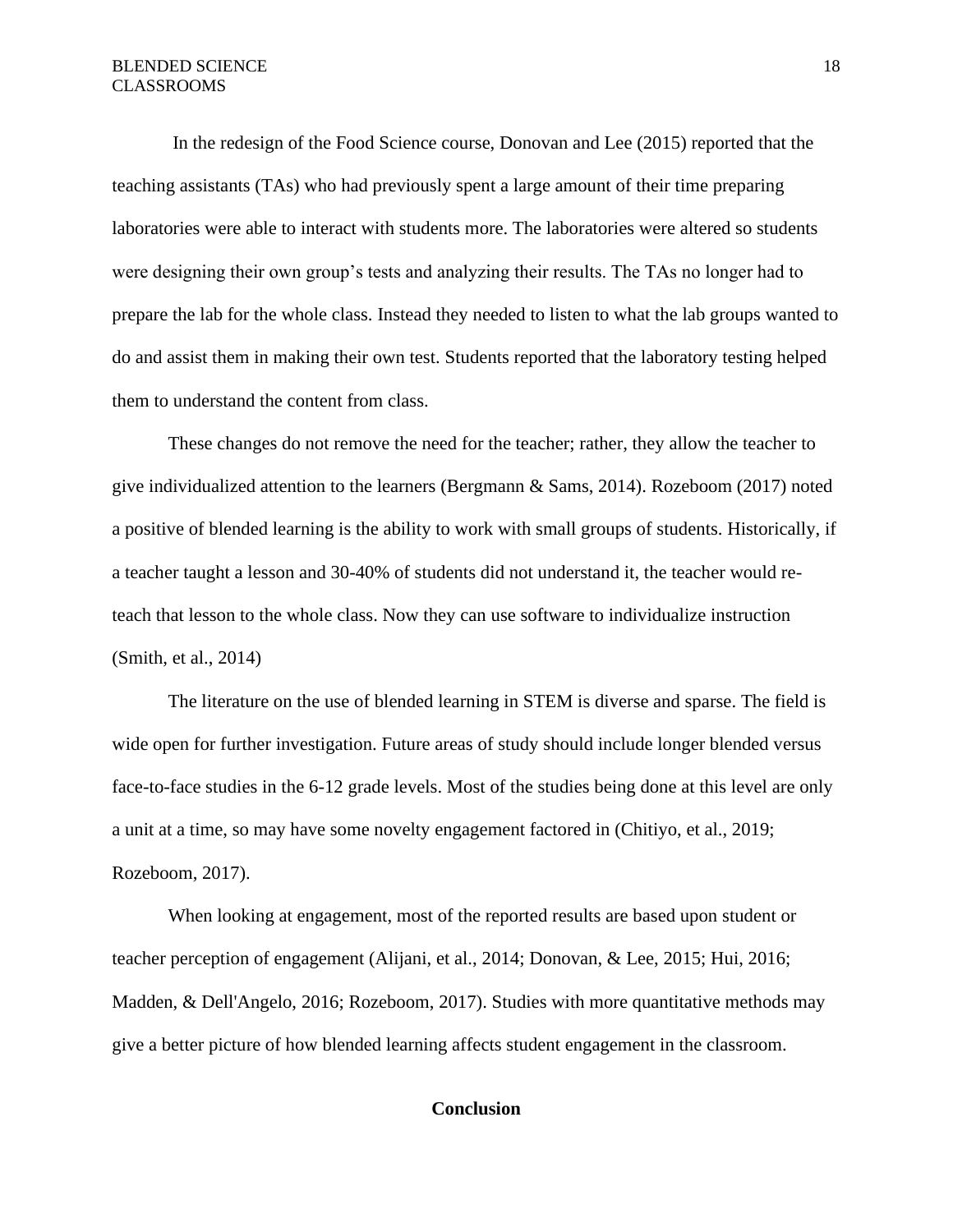Blended learning is not simply giving every student a device; it requires new attitudes and skillsets (Kassner, 2013; Patrick & Sturgis, 2015). The reach of the classroom has been extended by allowing students to do online activities (Murphy & Stewart, 2015). As the use of technology in the classroom increases, it is important to look at the impacts of these changes on students (Miles & Foggett, 2016).

The move to blended learning involves distributing information in new ways from the traditional lecture and having students use class time for hands-on learning and guided practice (Bergmann and Sams, 2012). Students will need to be re-educated about how to use their technology for learning and not as entertainment (Bergdahl, et al., 2018; Bergdahl, et al., 2019; Jones 2017). The literature shows varied results for student engagement in blended and flipped classrooms and shows a positive or neutral impact on student achievement. If there is no significant difference, then blended learning classes are at least equivalent to the face-to-face mode (Larson & Sung, 2013).

In a STEM classroom, a deeper understanding can be achieved if students are active participants in their learning (Bazelais & Doleck, 2018; Donovan & Lee 2015). Having students engage in deeper thought is shown to have stronger impacts on memory and recall (Burchett, 2016; Ferri, et al., 2015; Larson & Sung, 2013). When students interact with information in multiple ways, such as video, practice, and hands-on learning, they are able to make stronger connections between concepts (Ferri, et al., 2015, Sunardi, et al., 2016).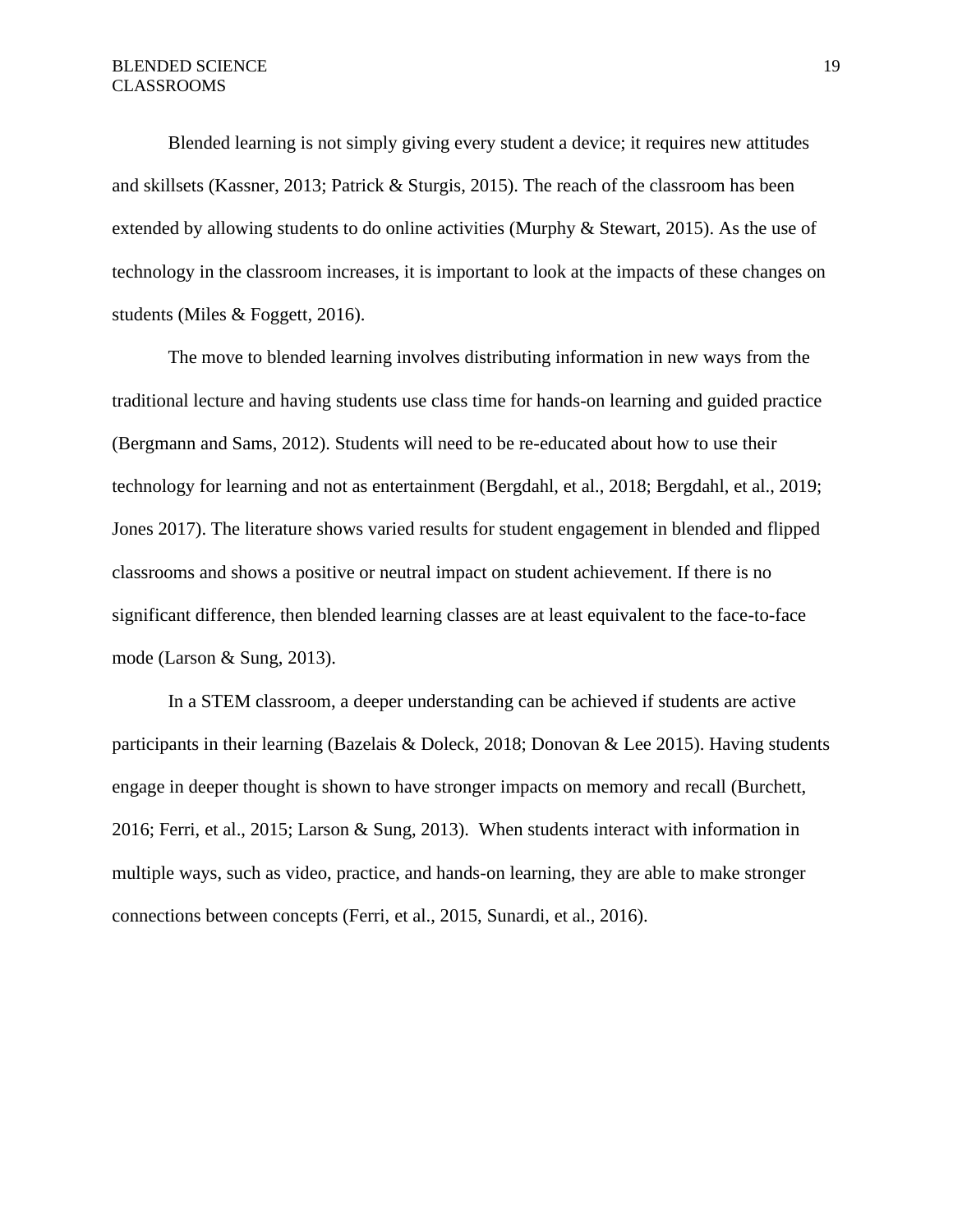#### References

- Akgündüz, D., & Akınoğlu, O. (2017). The impact of blended learning and social mediasupported learning on the academic success and motivation of the students in science education. *Ted Eğitim Ve Bilim*, 69–90.
- Alijani, G. S., Kwun, O., & Yu, Y. (2014). Effectiveness of blended learning in KIPP New Orleans' schools. *Academy of Educational Leadership Journal*, 18(2), 125-141.

Angelone, L. (2019). Blended learning in the science classroom. *Science Scope*, *043*(04).

- Bazelais, P., & Doleck, T. (2018). Blended learning and traditional learning: A comparative study of college mechanics courses. *Education and Information Technologies*, *23*(6), 2889– 2900.
- Bergdahl, N., Knutsson, O., & Fors, U. (2018). Designing for engagement in TEL -- A teacherresearcher collaboration. *Designs for Learning, 10*(1), 100-111.
- Bergdahl, N., Nouri, J., & Fors, U. (2019). Disengagement, engagement and digital skills in technology-enhanced learning. *Education and Information Technologies*, *25*(2), 957–983.
- Bergmann, J., & Sams, A. (2014). Flipped learning: Maximizing face time. *T + D, 68*(2), 28-31.
- Bergmann, J., & Sams, A. (2012). Flipping the classroom. *Tech & Learning, 32*(10), 42-43.
- Burchett, S. B. (2016). *Blended learning in chemistry laboratory courses: Enhancing learning outcomes and aligning student needs with available resources* (dissertation). ProQuest, Ann Arbor, MI.
- Chitiyo, G., Stratton, E., Mathende, A. M., & Davis, K. M. (2019). Evaluating flipped versus face-to-face classrooms in middle school on science achievement and student perceptions. *Contemporary Educational Technology*, *11*(1), 131–142.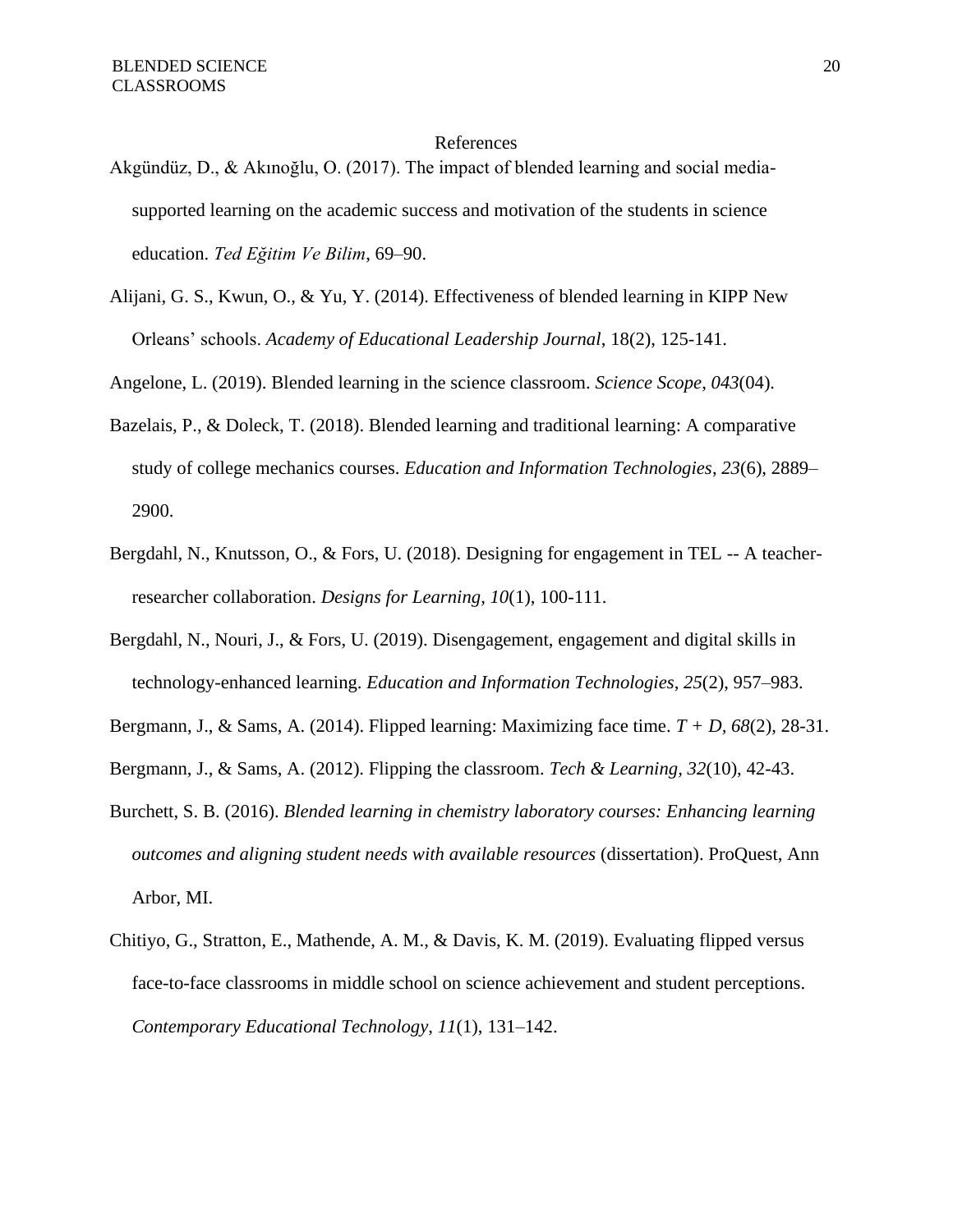- Davies, R. S. (2011). Understanding technology literacy: A framework for evaluating educational technology integration. *TechTrends, 55*(5), 45-52.
- Donovan, J.D., & Lee, S.Y.. (2015). "How we flipped: Student and instructor reflections of a flipped-class model in a sensory evaluation laboratory course." *NACTA Journal*, vol. 59, no. 4, 2015, p. 335+. *Gale OneFile: Educator's Reference Complete*.
- Ferri, B., Ferri, A., Majerich, D., & Madden, A. (2015). Effects of in-class hands-on laboratories in a large enrollment, multiple section blended linear circuits course. *Advances in Engineering Education*.
- Hui, Y. T. (2016). Investigating engagement in a blended learning course. *Cogent Education, 3*(1).
- Hodgson, T. R., Cunningham, A., Mcgee, D., Kinne, L., & Murphy, T. J. (2017). Assessing behavioral engagement in flipped and non-flipped mathematics classrooms: Teacher abilities and other potential factors. *International Journal of Education in Mathematics, Science and Technology*, *5*(4), 248–248.
- Hutton, C., & Robson, J. (2019). Breaking barriers, building community: Improving student engagement with preparation for studying online multidisciplinary science by distance learning - a case study. *New Directions in the Teaching of Physical Sciences*, (14).
- Jones, A. M. (2017). Exploring teachers' blended learning experiences in a rural Alabama high school. (Order No. 10639618). Available from Social Science Premium Collection.
- Jones, S. (2019). *The implications of blended learning in today's classroom: A look into the history, views, impacts, and research* (thesis). *NWCommons*.
- Kassner, L. (2013). A review of literature: Mix it up with blended learning in K-12 schools. *Online Submission,*. 1-16.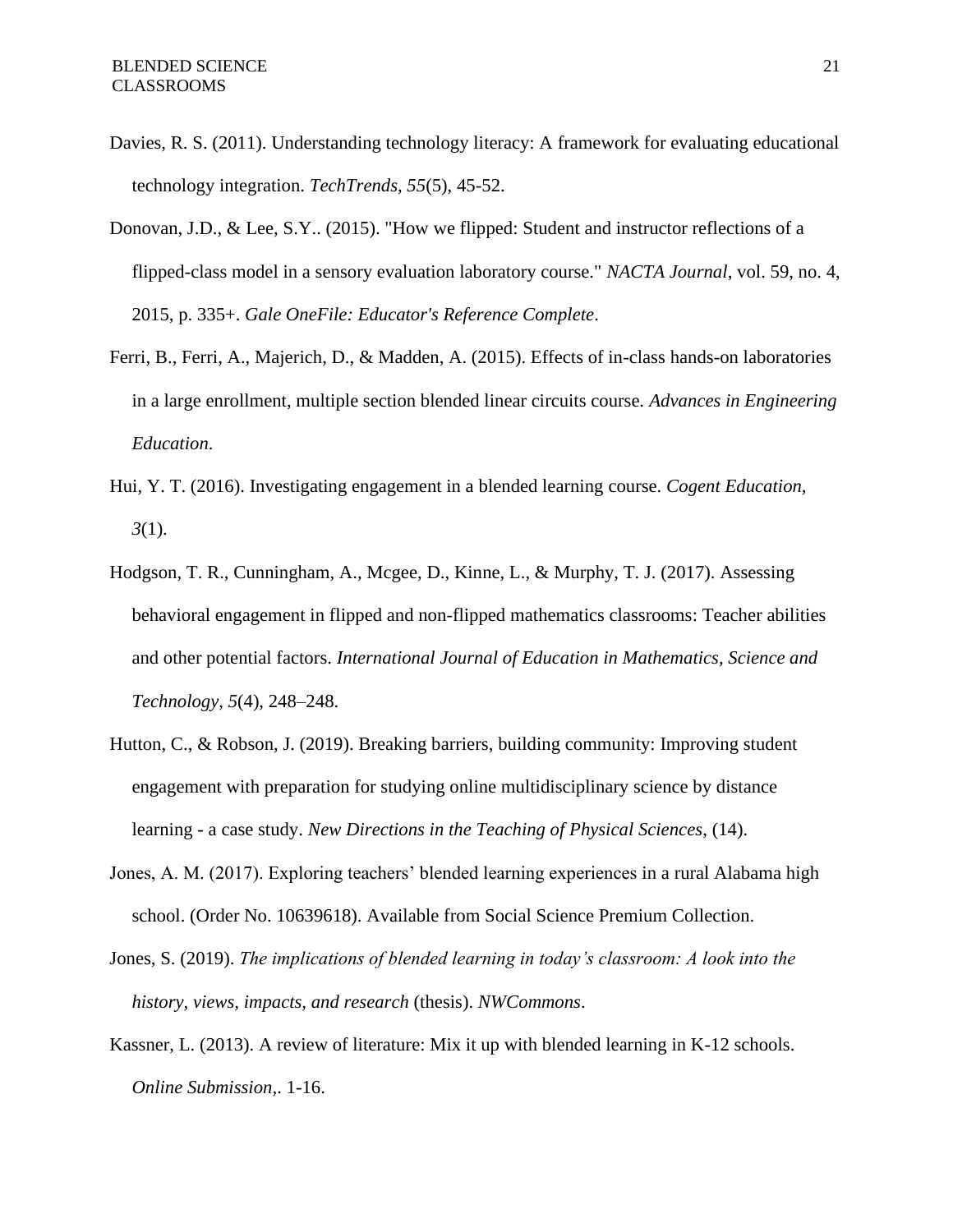Lack, K. A. (2013). Current status of research on online learning in postsecondary education.

- Larson, D. K., & Sung, C.-H. (2019). Comparing student performance: Online versus blended versus face-to-face. *Online Learning*, *13*(1), 31–42.
- Khan, S. (2019). You + Us = Together We Change Lives. Khan Academy Annual Report 2019. https://khanacademyannualreport.org/.
- Limniou, M., Schermbrucker, I., & Lyons, M. (2018). Traditional and flipped classroom approaches delivered by two different teachers: The student perspective. *Education and Information Technologies, 23*(2), 797-817.
- Madden, L., & Dell'Angelo, T. (2016). Using photojournals to develop ecoliteracy in a blended environmental science course. *Journal of College Science Teaching*, *46*(1), 26+.
- Murphy, C. A., & Stewart, J. C. (2015). The impact of online or F2F lecture choice on student achievement and engagement in a large lecture-based science course: closing the gap. *Online Learning*, *19*(3), 91–110.
- Patrick, S., & Sturgis, C. (2015). Maximizing competency education and blended learning: Insights from experts. *CopetencyWorks*.
- Perry, W., Danhausen, T., & Johnson, C. (2017). Blended learning and student engagement in an urban high school. (Order No. 10683620). Available from Social Science Premium Collection. (1978046763).
- Rozeboom, A. (2017). *Blended learning versus the traditional classroom model* (thesis). *NWCommons*.
- Smith, S., Menkel, S., & Ochs, L., (2014). Reaching every child every day in 1:1 blended learning environments. *District Administration*, *50*(3), 38+.